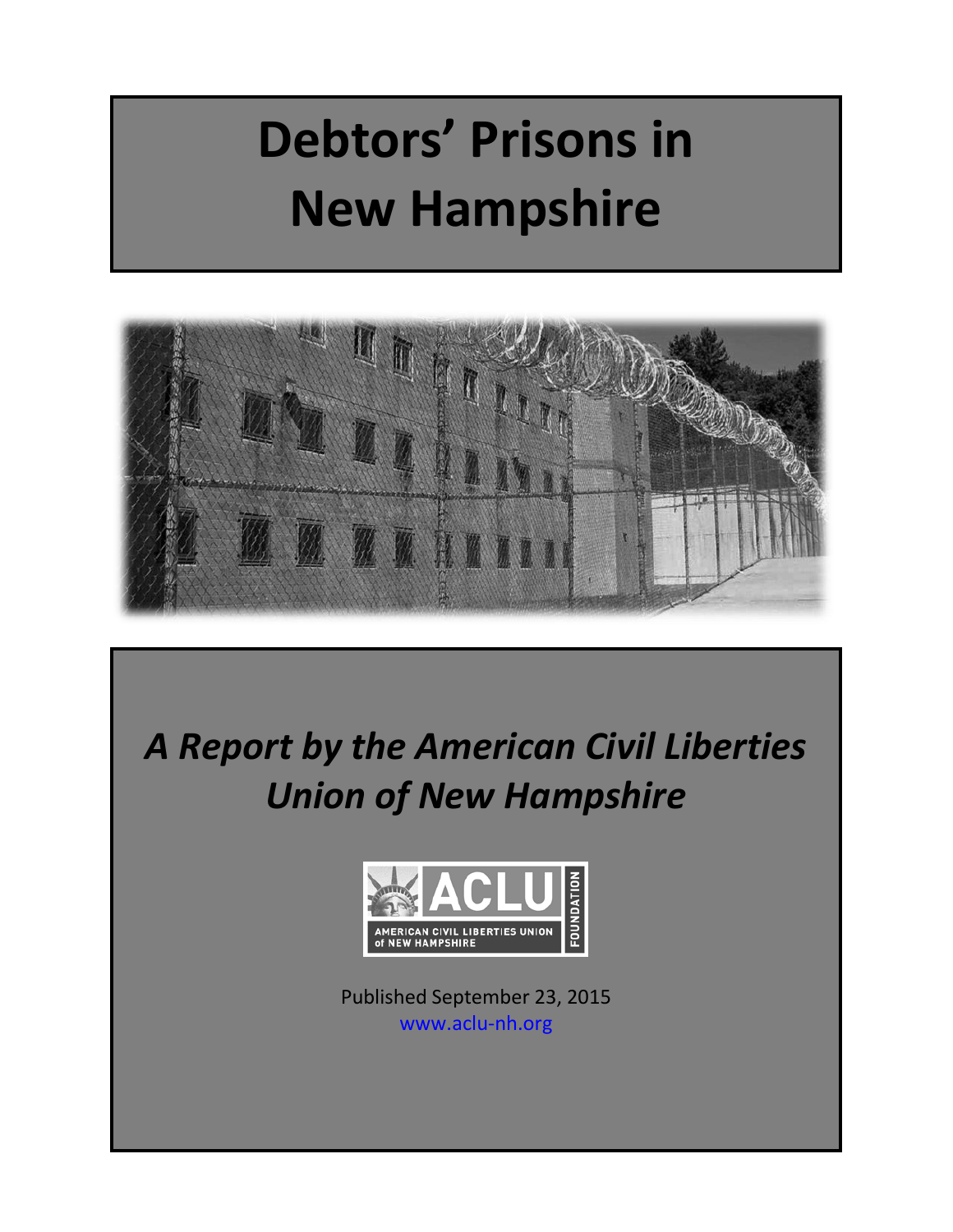# **Table of Contents**

| Debtors' Prisons and the Law 3                        |
|-------------------------------------------------------|
| The Investigation and Quantitative Findings $\dots 5$ |
|                                                       |
|                                                       |
|                                                       |
|                                                       |
|                                                       |
|                                                       |
|                                                       |
|                                                       |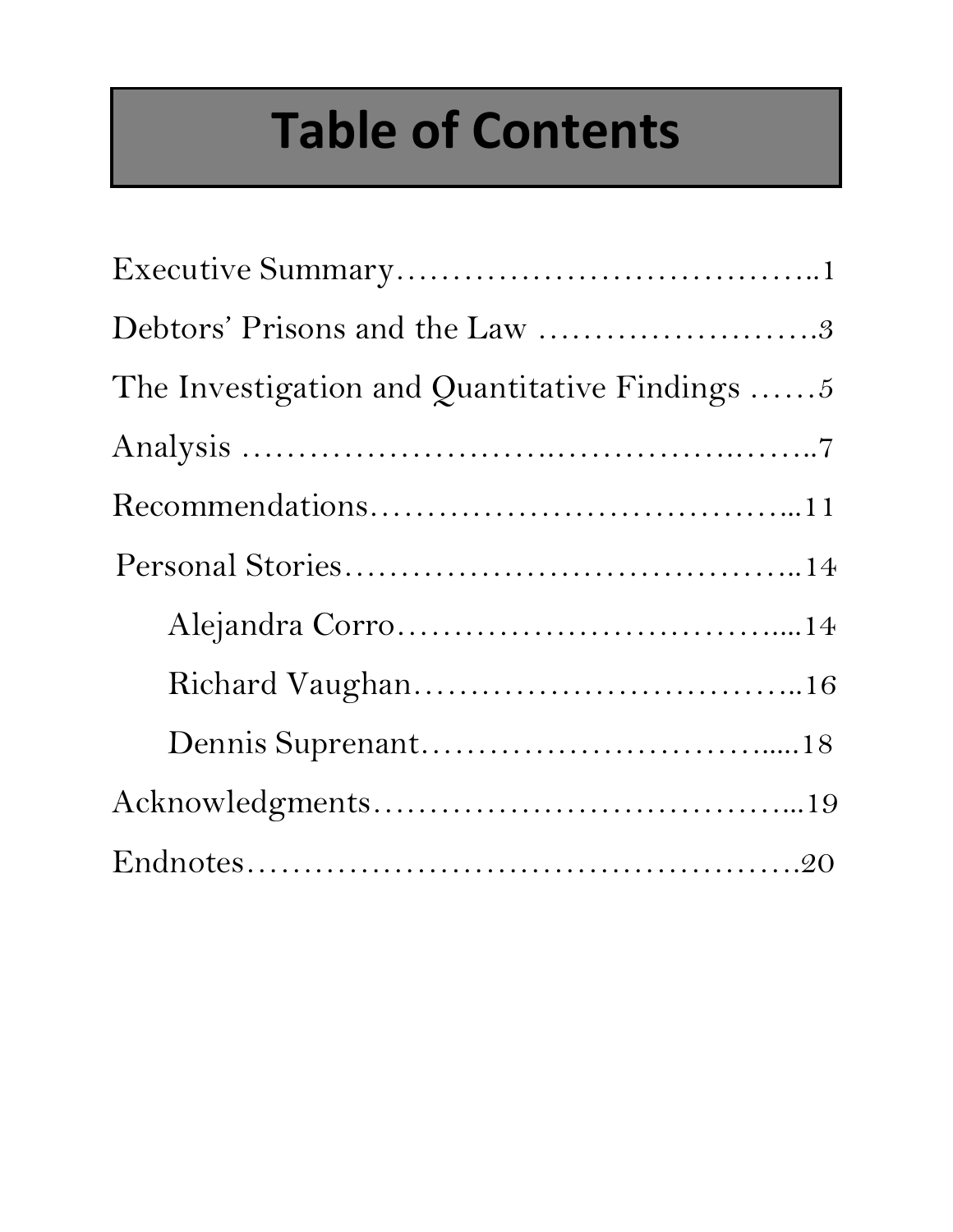## **Executive Summary**

In a practice startlingly akin to the debtors' prisons of the 19th and early 20th centuries, Circuit Court judges in New Hampshire commonly jail those who have no ability to pay fines without a meaningful hearing and without providing access to counsel. This practice imposed on our most vulnerable citizens is unconstitutional, financially unsound, and cruel.

In an alarming number of cases where indigent defendants appear in court to address an unpaid fine, judges do not inform these defendants of their rights. Judges do not afford them a lawyer. Judges do not even determine whether they can pay the fine. Judges simply put them in jail.

This practice is systemic. A year-long investigation conducted by the American Civil Liberties Union of New Hampshire ("ACLU-NH"), in conjunction with University of New Hampshire School of Law Professor and ACLU-NH Board Chair Albert E. Scherr, has revealed that the problem is not limited to a rogue judge or court, but is





Alejandra Corro: Mother of two infant children who was sent to Valley Street Jail for 9 days to serve off a \$420 fine that she was unable to pay. With the ACLU-NH's help, she was released after spending 1 night in jail.

occurring throughout the state.

This practice is also illegal. The United States Constitution, New Hampshire Constitution, New Hampshire law, and New Hampshire's own Circuit Court rules all prohibit this modern-day version of a debtors' prison. The law clearly states that, before an individual can be incarcerated for failure to pay a fine or fee, the court must (i) meaningfully inquire into the reasons for the failure to pay and (ii) determine that the individual is willfully refusing to pay despite having sufficient resources. The law prohibits courts from jailing individuals who simply cannot afford to pay. $^1$ 

The Federal and State Constitutions further require representation by counsel if the judge is considering incarceration for failing to pay a fine or fee in a criminal case. In criminal cases, the State already has representation in the form of a prosecutor.

Yet, according to our data, in 2013 New Hampshire judges jailed people who were unable to pay fines and without conducting a meaningful ability-to-pay hearing in an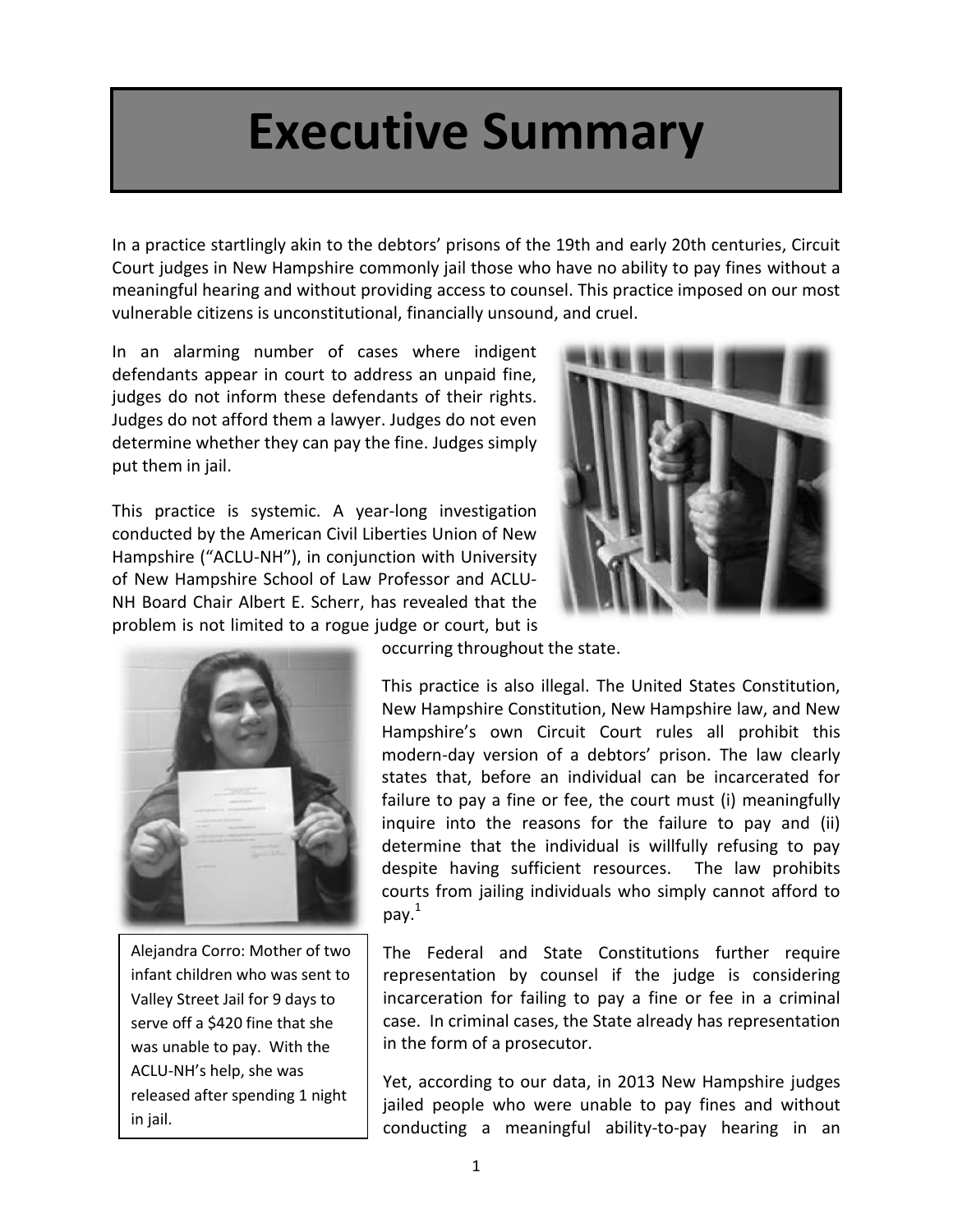estimated 148 cases. In all of these cases, defendants were sent to jail without representation by counsel. And in three cases handled by the ACLU-NH in 2014, two Superior Court Judges and the New Hampshire Supreme Court granted relief to three individuals—Alejandra Corro, Richard Vaughan, and Dennis Suprenant—who were (or were going to be) jailed by Circuit Courts in violation of these constitutional principles. These cases, which are described in the "Personal Stories" section below, show that debtors' prison practices can counterproductively lead to termination of an individual's new employment, impede ongoing efforts of that individual to gain employment, and prevent struggling parents from caring for their infant children.

The practice of jailing individuals who are too poor to pay a fine needlessly places an extra financial burden on counties by requiring them to house poor individuals who are no danger to society. According to Dartmouth College's Nelson A. Rockefeller Center, New Hampshire jails spend approximately \$110 per day to house a single inmate.<sup>2</sup>

Beyond its illegality and cost, this practice creates additional hardships for men and women in New Hampshire who are already homeless, unemployed, or just too poor to pay. The State of New Hampshire has maintained a poverty level below the national average at 8.7 percent for 2013, but the real numbers are still striking: approximately 111,495 Granite Staters live in poverty.<sup>3</sup> New Hampshire also has the fastest growing income inequality in the country.<sup>4</sup>

For many New Hampshire residents, paying a fine—whether due to a criminal offense or a violation—is an unpleasant yet straightforward process. For those struggling to get by, this fine can upend one's life and begin a long, drawn-out, and unavoidable process with the courts culminating in illegal incarceration. This practice attacks the social and economic fabric of their lives and the lives of their families.

*Debtor's Prisons in New Hampshire* documents contemporary debtors' prison practices in the Granite State. It provides a summary of the state of applicable law, a statistical analysis of relevant hearing transcripts obtained by the ACLU-NH, and descriptive profiles of some of the real people impacted by this practice. Finally, this report

provides concrete recommendations that will help move our state towards the promise of greater justice and fairness for those with the fewest resources.



Richard Vaughan: Sent to Grafton County Jail for 18 days to serve off a \$895 fine that he was unable to pay. With the ACLU-NH's help, he was released after spending 7 days in jail.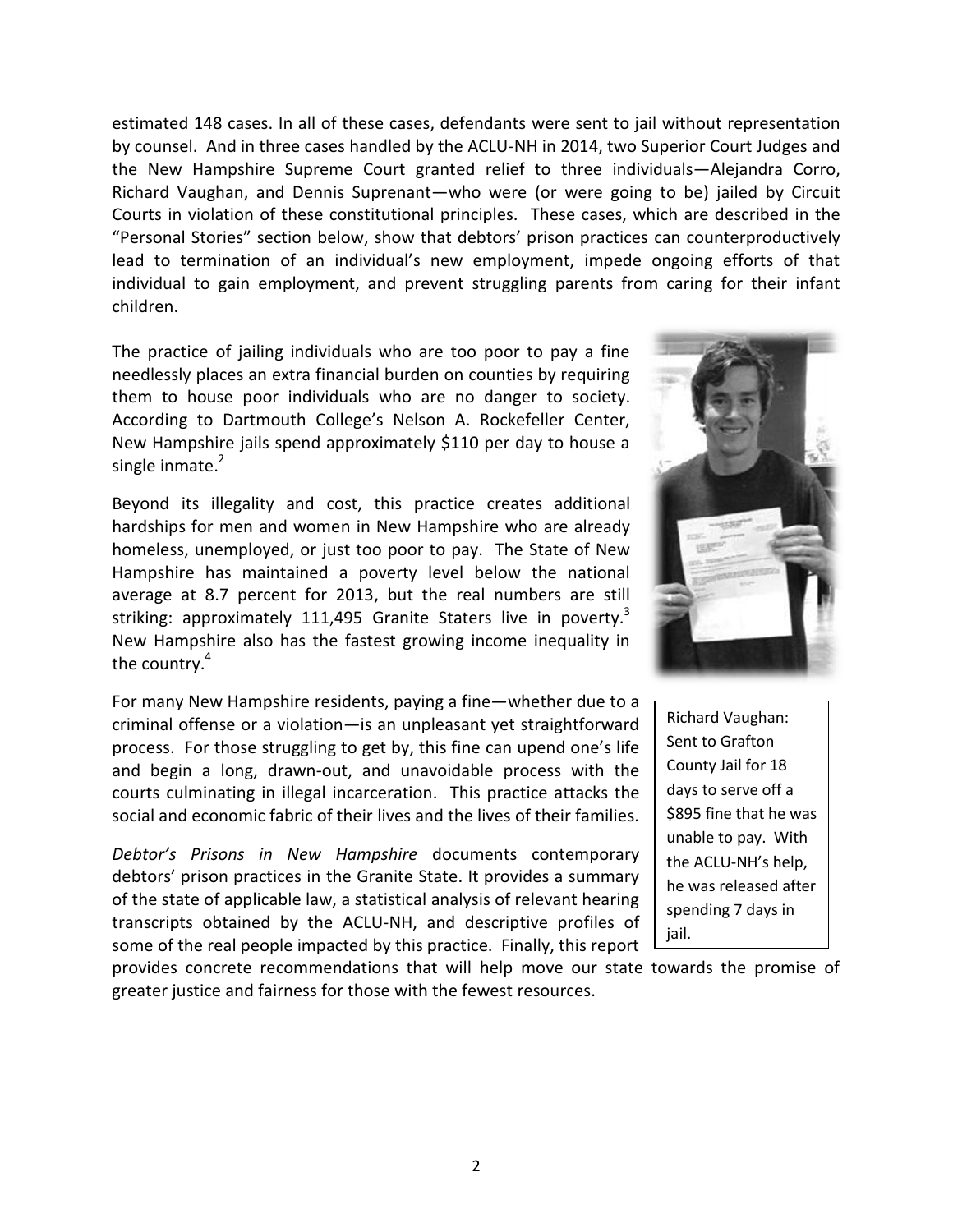# **Debtors' Prisons and the Law**

The United States and New Hampshire Constitutions address the practice of jailing an indigent person for failure to pay a fine in two primary ways. One focuses on the discriminatory aspect of jailing those who cannot pay a fine while not jailing those who can pay. The other provides a measure of protection for an individual facing the threat of jail for an unpaid fine in a criminal case by requiring the appointment of counsel.

#### **Equal Protection Prevents the Poor from Being Jailed for Inability to Pay a Fine or Fee.**

The Equal Protection Clause of the Fourteenth Amendment to the United States Constitution, as well as Part I, Articles 1 and 2 of the New Hampshire Constitution, contain the general promise that all similarly situated people should be treated alike. In light of this principle, the United States and New Hampshire Supreme Courts have explained that jailing individuals who are unable to pay fines and fees assessed against them is unconstitutional because this practice treats the poor (who cannot pay fines and therefore will be jailed) differently from more affluent members of society (who can pay fines and will not be jailed). $5$ 

It must be noted that judges may incarcerate those who "willfully" refuse to pay fines and fees that they can afford to pay. But, as the courts have concluded, to jail those who cannot afford to pay fines and fees would produce an "impermissible discrimination that rests on ability to pay."<sup>6</sup> Accordingly, the United States and New Hampshire Supreme Courts have explained that no individual may be incarcerated for failure to pay fines and fees unless the judge first holds a meaningful hearing regarding the individual's finances and his or her ability to pay any imposed fines or fees. 7

These same ideals are reflected in New Hampshire statutes and in the Circuit Court rules. RSA 618:10 states that if a person who has been convicted of a crime is being jailed for not paying a fine, the Superior Court may order the prisoner to be discharged based on appropriate terms, which include proof of an inability to pay the fine.<sup>8</sup> New Hampshire Circuit Court Rule 2.7(D) further memorializes these constitutional principles by stating that only a "willful" failure to pay a fine (or to perform community service) is punishable by jail. $^9$  Such a "willful" failure to pay is treated as contempt of court, with such violators allowed to be held in jail to pay off their fine at the statutory rate of \$50 per day. $^{10}$ 

Debtors' prisons are strictly prohibited at both the federal and state levels as a matter of equal protection. Before jailing a poor person for nonpayment of a fine or fee, the Circuit Court must hold a meaningful hearing to determine a person's ability to pay. From that hearing, the Circuit Court may then determine if a "willful" failure to pay has occurred. And only if the person has the ability to pay—thus deeming the non-payment "willful"—can a person be jailed for nonpayment, with the fine or fee being reduced by the statutory rate of \$50 for every day confined.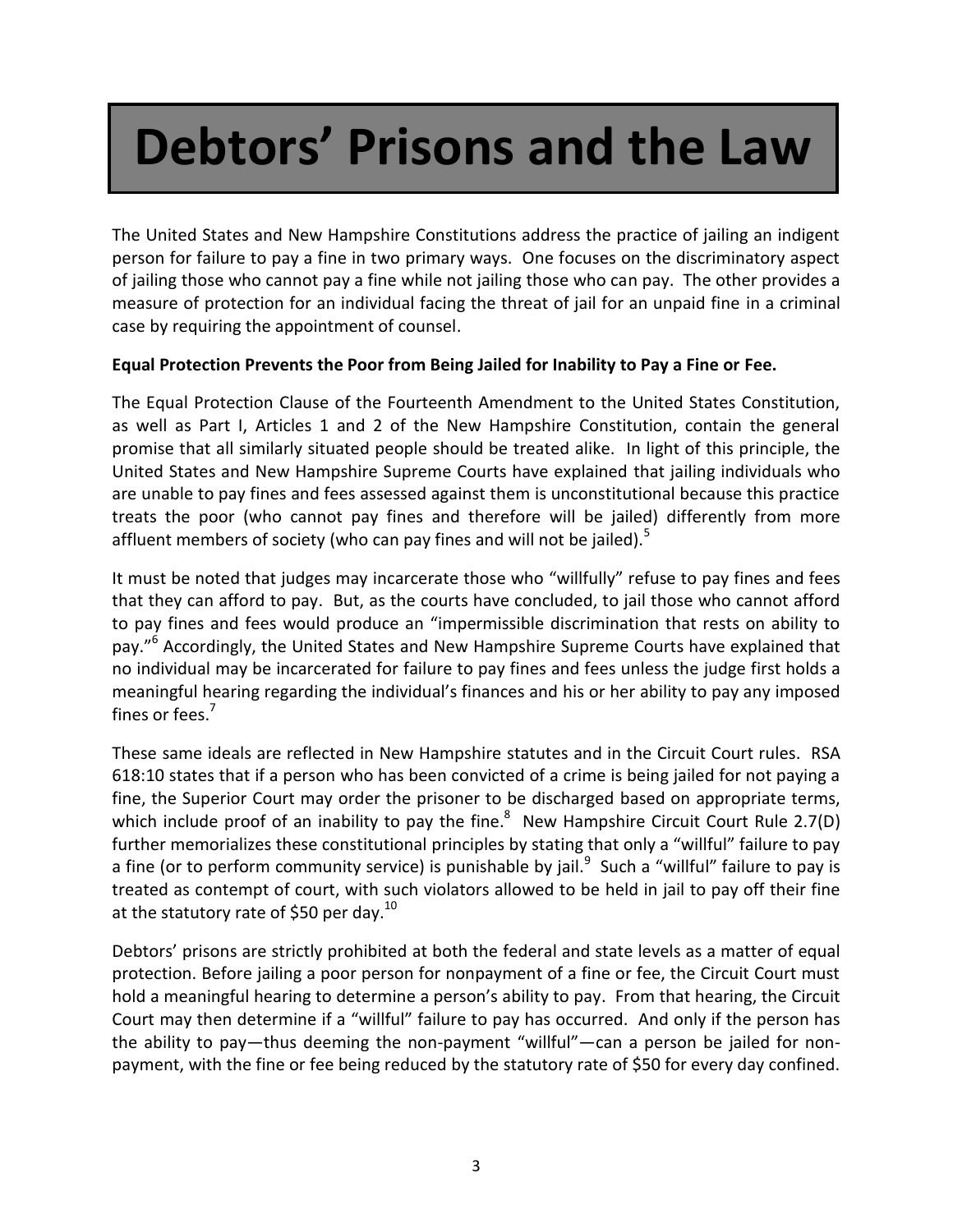#### **Procedural Due Process Requires That Counsel Be Appointed When There is a Threat of Jail for Nonpayment of a Fine or Fee in a Criminal Case.**

The United States and New Hampshire Constitutions protect an indigent person who is under the threat of jail in another way. In criminal cases, when a person is confronted with judicial action that immediately threatens his or her liberty, the person is entitled to counsel under the Due Process Clauses of the Fifth and Fourteenth Amendments and Part I, Article 15 of the New Hampshire Constitution. The New Hampshire Supreme Court has explained that procedural due process requires the appointment of counsel if an indigent person might be subject to incarceration at some point in a criminal proceeding.<sup>11</sup> In criminal cases, the State already has counsel in the form of a prosecutor.

Accordingly, at a hearing in a criminal case where the court threatens an individual with jail for not paying a fine or fee—including where an individual is given the choice of paying or going to jail, or where an individual cannot leave the courthouse until he or she pays—the judge must ask the individual whether he or she wants counsel and, if indigent, appoint one. This must all occur before the judge takes up the matter of the unpaid obligation and the individual's ability to pay. Of course, if the judge never intends to impose jail for the unpaid fine or fee, counsel is not required.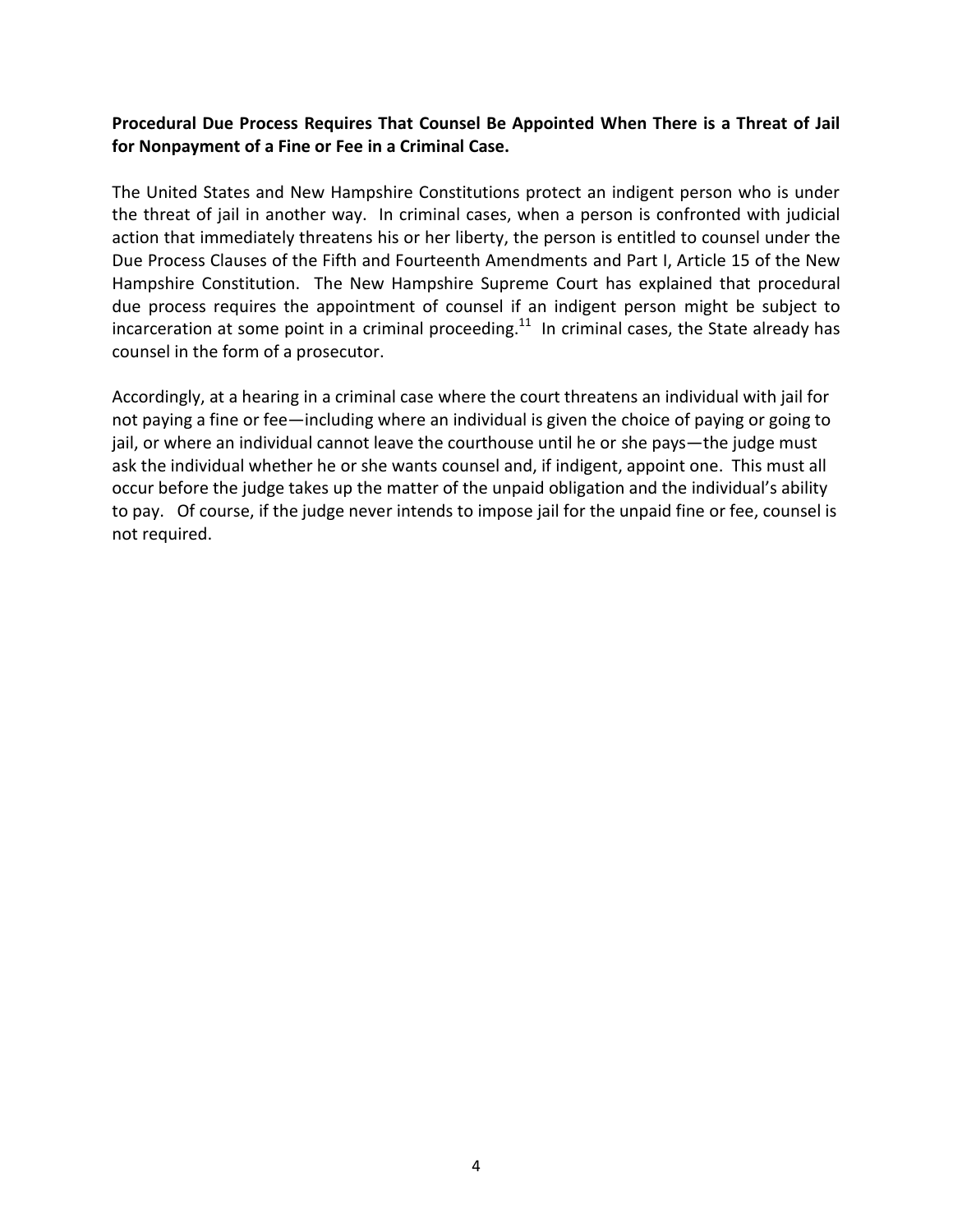## **The Investigation & Quantitative Findings**

#### **The Methodology**

In 2014, the ACLU-NH began an investigation into modern day debtors' prisons in New Hampshire. The organization had been hearing from a number of sources that Circuit Court judges were jailing people without meaningful ability-to-pay hearings and without representation by counsel. We began by asking the Houses of Corrections in each of New Hampshire's 10 counties for any documents and records of inmates who were taken into custody in lieu of a fine or for failure to pay off a fine during the year 2013. All but Merrimack County was able to provide data, yielding a total of 289 cases that the jails believed were responsive.

The data included only the defendant's name, the court, the date and length of incarceration, and only a general reason for incarceration. It provided no significant detail about the court hearings or the availability of counsel. To study these cases in depth, we needed to look closely at the individual transcript of each hearing where the court ordered the defendant jailed. That process would give us critical details concerning the circumstances of how and why the defendant was jailed.

We chose to randomly select 39 cases for closer analysis due to the cost and difficulty of obtaining the transcripts of all 289 cases. $^{12}$  Random sampling allowed us to generate reliable estimates using generally accepted statistical principles.<sup>13</sup>

Once the 39 cases were randomly selected, we divided the cases into five groups.

- Group # 1: Cases in which the individuals were unrepresented by counsel at the time of a post-sentencing or post-plea hearing and were sent to jail to serve off an unpaid fine. 13 of the 39 sampled cases (or 33.3%) fell into this category. Extrapolating based on this sample size, we estimate that 96 of the original 289 cases from 2013 would have fallen into this grouping, with a 95% confidence interval (CI) score of [59.6, 142]. $^{14}$
- Group #2: Cases in which the individuals were unrepresented by counsel and agreed to serve off their fine in jail during the plea or sentencing hearing, with only the judge and prosecutor present. 7 of the 39 sampled cases (or 17.9%) fell into this category. Extrapolating based on this sample size, we estimate that 52 of the original 289 cases from 2013 would have fallen into this grouping (CI [25.9, 94.4]).
- Group # 3: Cases in which individuals were represented by counsel at a hearing and agreed to spend time in jail in order to serve off their fine. 10 of the 39 sampled cases (or 25.6%) fell into this category. Extrapolating based on this sample size, we estimate that 74 of the original 289 cases from 2013 would have fallen into this grouping (CI [42.1, 119]).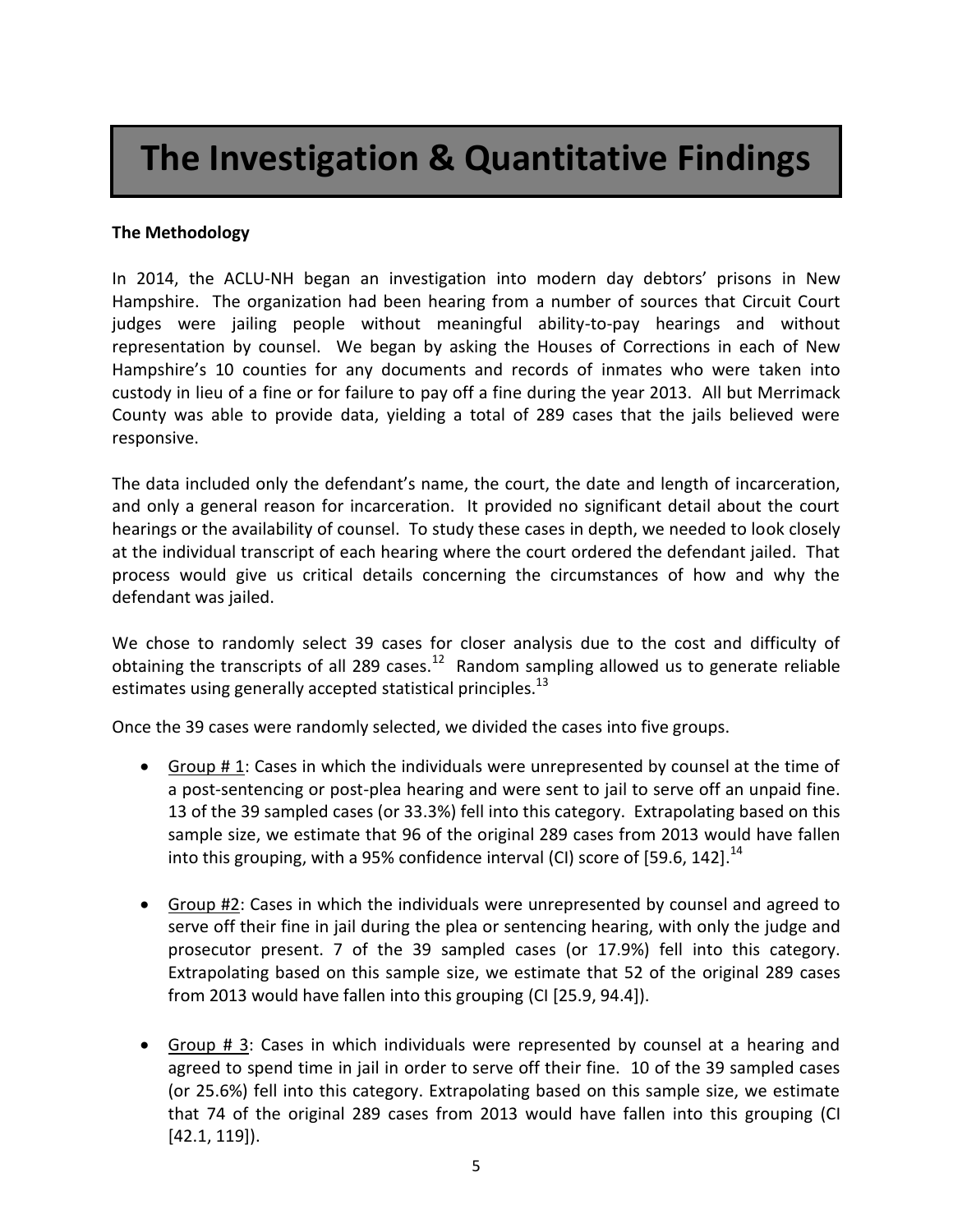- Group #4: Cases in which individuals were unrepresented by an attorney in a hearing in which the judge threated jail time to serve off a fine if the fine was not paid by a certain deadline. 2 of the 39 sampled cases (or 5.2%) fell into this category. Extrapolating based on this sample size, we estimate that 15 of the original 289 cases from 2013 would have fallen into this grouping (CI [4.10, 48.8]).
- Group #5: Cases that were taken out of the investigation due to an issue, such as a data issue or lack of information on the case. 7 of the 39 sampled cases (or 18%) fell into this category. Extrapolating based on this sample size, we estimate that 52 of the original 289 cases from 2013 would have fallen into this grouping (CI [25.9, 94.4]).

#### **Quantitative Findings**

Using the methodology described above, we have made the following findings about the entire pool of 289 cases from 2013 obtained from county jails:

- New Hampshire judges jailed people who were unable to pay fines and without conducting a meaningful ability-to-pay hearing in an estimated 148 cases (or 51.2% of those 289 cases in Groups #1 & #2 above). These estimated 148 cases are broken down as follows:
	- $\circ$  In an estimated 96 cases, the judge ordered them to jail (constituting an estimated 33.2% of the 289 cases).
	- o In an estimated 52 cases, the judge gave them the "choice" of payment or jail (constituting an estimated 18% of the 289 cases).
	- $\circ$  These 148 cases in Groups #1 and #2 come from at least 8 of New Hampshire's 10 counties.<sup>15</sup>
- In all of these estimated 148 cases from 2013, defendants were sent to jail without representation by counsel. In none of these cases we analyzed did the defendant have the advice of counsel when appearing before the judge.<sup>16</sup> In one 2014 case handled by the ACLU-NH, a judge went so far as to reject a defendant's request for appointment of counsel even when a lawyer was available to represent her.<sup>17</sup>

Additionally, in at least 3 of the 39 sampled cases, the defendant was sent to jail for failure to pay a fine on an underlying case in which the defendant had not been entitled to appointed counsel and in which jail was not an available sentence because the defendant had only been convicted of a Class B misdemeanor or violation-level offense.

Finally, this debtors' prison practice is not the result of a rogue judge or of a rogue Circuit Court. 9 different Circuit Court judges incarcerated the defendants in Groups #1 & #2. Those 9 judges sat in 10 different Circuit Courts throughout the State. As this statistic is derived from a randomized subset of cases from 2013, it is safe to assume that more judges were involved in this practice in that year.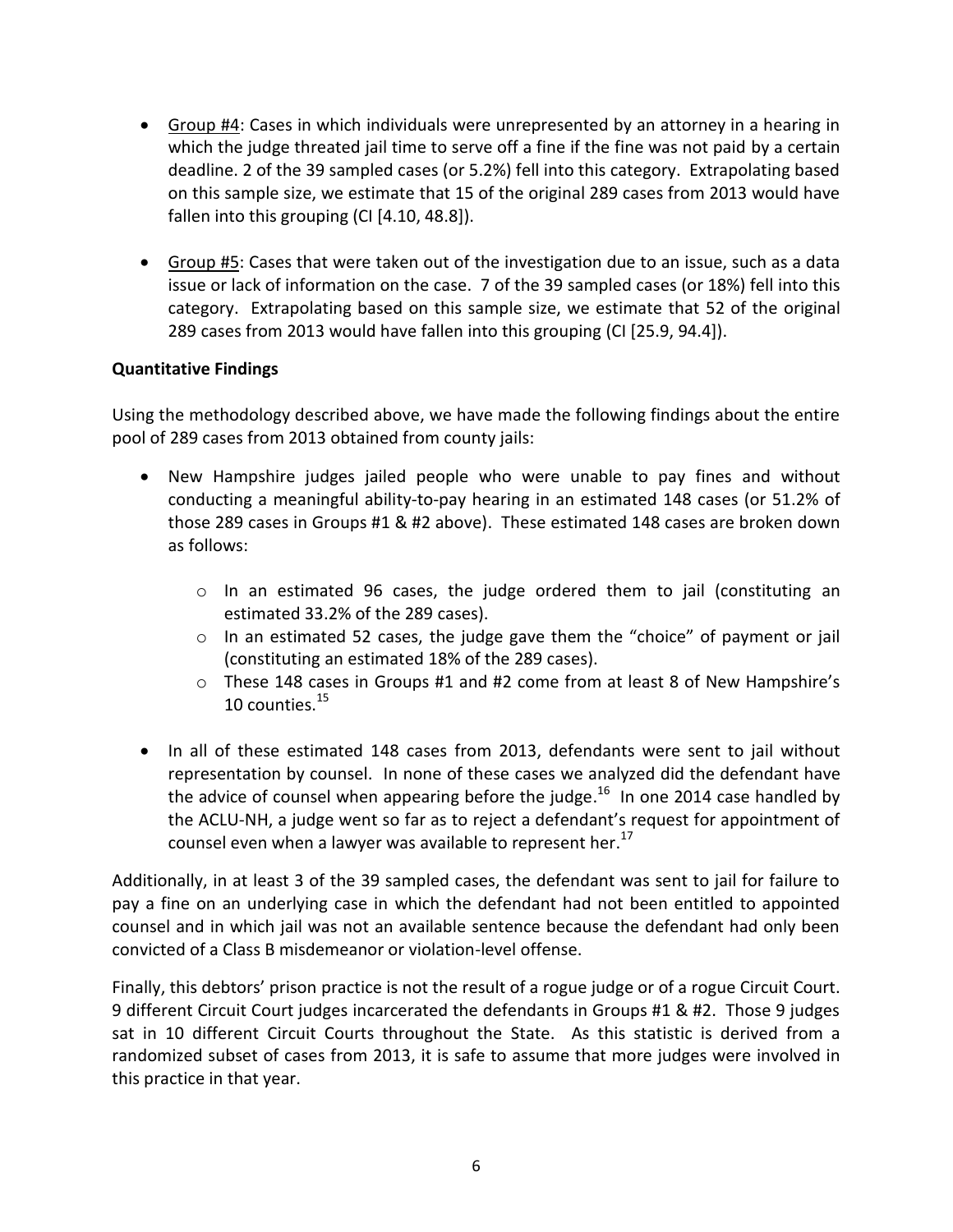# **Analysis**

Circuit Court judges across the state are putting people in jail for failure to pay a fine or fee in proceedings where the individuals are not afforded counsel and without conducting a meaningful ability-to-pay hearing. Such practices violate clear protections afforded by the U.S. and New Hampshire constitutions, New Hampshire law, and the Circuit Court's own rules.

#### **The Financial Costs**

Judges are jailing these nonviolent defendants at significant costs to counties throughout New Hampshire, and neither the Circuit Courts nor the taxpayers ever collect the outstanding fine when the defendant is jailed. Each night an individual stays in jail reduces the amount owed to the state by \$50. This \$50 amount is a statutory benchmark designed to measure the length of the sentence. Once an inmate serves off his or her fine, neither the courts nor the jails will ever see the money that was previously owed.

According to Dartmouth College's Nelson A. Rockefeller Center, New Hampshire jails spend approximately \$110 per day to house a single inmate.<sup>18</sup> This is more than twice the \$50 fine reduction amount earned by an inmate's stay per day—money which will never be paid back to the state once that time is served. Based on the data received and this \$110 per day cost, the total costs of these practices to county taxpayers statewide can be reasonably approximated to \$166,870 in 2013 to address an estimated \$75,850 in unpaid fines that were ultimately never collected.<sup>19</sup> (This estimate is likely conservative because Merrimack County was unable to produce responsive documents as part of our investigation.)

#### **The Human Costs**

Jailing individuals because they are too poor to pay fines also has real human costs. As detailed in the personal profiles at the end of this report, such practices can counterproductively lead to termination of an individual's new employment, impede ongoing efforts of that individual to gain employment, and prevent struggling parents from caring for their infant children. Being jailed because of one's economic status can upset not only the life of the person who poses no danger, but the lives of his or her entire family.

#### **Potential Causes**

Though not every New Hampshire Circuit Court judge engages in this practice, it is nonetheless commonplace. One can only speculate as to why this is occurring. As discussed further below, it is, of course, more expedient for a court to forgo the appointment counsel and a meaningful ability-to-pay hearing. Additionally, some judges may even believe that people who do not pay their fines should be punished even if they cannot afford to pay. These practices may also be occurring because Circuit Court judges are over-relying on fines in their sentencing practices.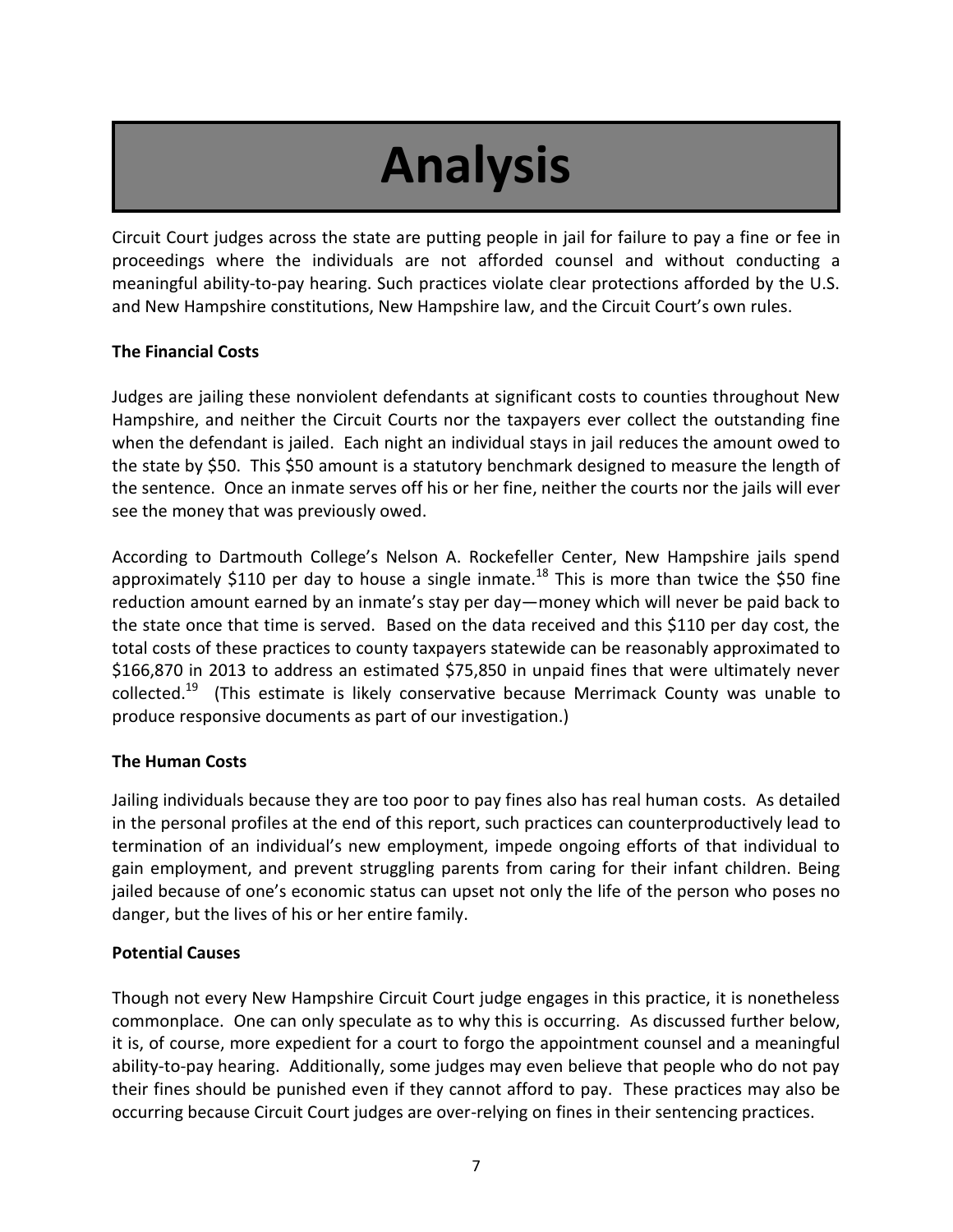Regardless of the reasons, the United States and New Hampshire Constitutions do not permit these practices to occur despite any perceived judicial expediency or moral equity. Judges should also not be fining individuals at sentencing if the individuals cannot pay the fine.

#### **A Brisk and Expedient Injustice**

Below is an example from one of the cases sampled:

#### **Circuit Court Hearing Transcript**<sup>20</sup>

#### (**Proceedings commence at 11:12 a.m**.)

[THE PROSECUTOR]: [defendant's name]: Sir, you're before the Court on a Class A misdemeanor of criminal trespass, the complaint stated July 16th at 269 Hanover Street in Manchester and that the Defendant knowing that he is not licensed or privileged to do so he entered or remained at 269 Hanover Street, a secured premises. How do you wish to plead? THE DEFENDANT: Guilty. THE COURT: Have you [the prosecutor] worked out some arrangement with this fellow? THE PROSECUTOR: Yes, Your Honor. I had made an offer to [the defendant] and he was debating what he was going to do while the others were arraigned. THE COURT: Does it constitute it remaining a Class A misdemeanor? THE PROSECUTOR: No, Your Honor. My offer to him would have been reducing this charge to a violation and a fine of \$100 plus the penalty assessment which he would need to serve off at Valley Street Jail [in Manchester]. THE COURT: Is that your agreement? THE DEFENDANT: I'm not sure, Your Honor. I wanted to ask you, I have a tough time in jail because I'm in poor physical health, if you could just give me a couple days to find – THE COURT: Sir – sir, again, it doesn't sound like this is negotiated plea, so I'll deal with the issue – THE DEFENDANT: No. THE COURT: Do you want it? They're the ones who are offering the terms. I'll accept it if you accept it. Do you want to accept it or not?

THE DEFENDANT: Yes.

THE COURT: All right, then you can go with the deputies. I'll finish the paperwork.

#### (**Proceedings concluded at 11:13 a.m.)**

The judge, in less than 90 seconds: (1) took the defendant's plea to a violation-level offense (a non-jailable offense having the same status as a speeding ticket); (2) fined him \$100 plus an assessment; and (3) committed him to jail for payment of the fine and assessment.

The judge afforded the defendant no opportunity to consult with counsel before being jailed. The judge afforded the defendant no meaningful ability-to-pay hearing. The judge had no information on the defendant's ability to pay, did not inquire into the defendant's resources, and ignored the defendant's effort to obtain time to pay and to explain his health status. Here, the Court discarded due process in favor of judicial expediency.

This transcript is one of many examples of how our poorest citizens who owe fines are treated to a hyper-expedient process that is fraught with constitutional violations and that wastes taxpayer resources.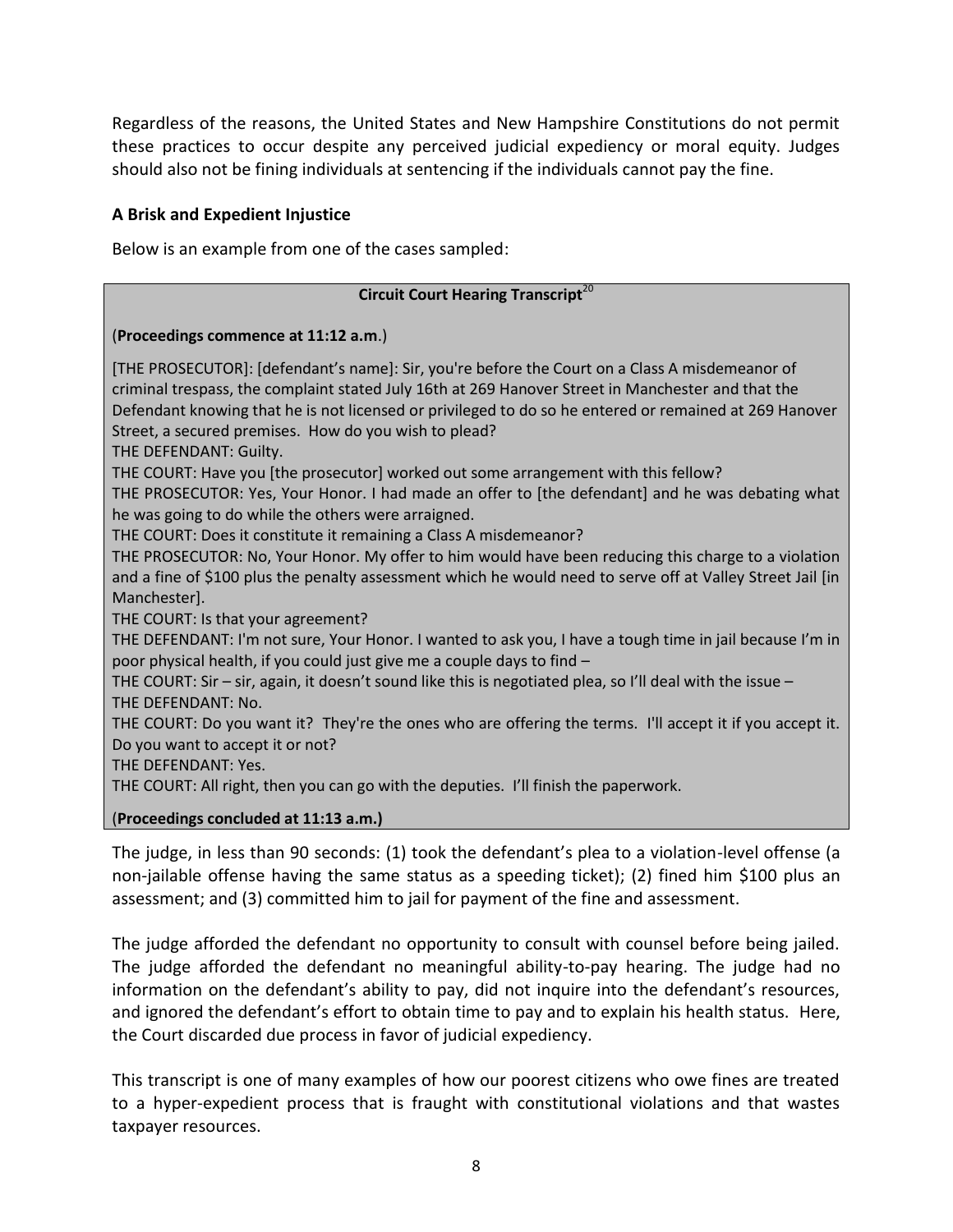#### **Potential Impact of Appointing Counsel**

Using the example above, if the judge had considered appointing counsel in anticipation of jailing the defendant in lieu of paying a fine, the following likely would have happened:

- 1) The judge would have asked the defendant if he could afford counsel and, if not, the judge would have asked the defendant to complete a financial affidavit that would document, under oath, his assets (if any) and his debts.
- 2) If the defendant qualified, the judge would appoint counsel who would then consult with the defendant, understand his health issues, and likely negotiate with the prosecutor and/or the judge arrangements for the payment of the fine that did not involve jail in lieu of fine payment.
- 3) With the benefit of counsel, the defendant would appreciate his circumstances, understand his options given his financial situation, and make a reasoned choice as to how to proceed.
- 4) If an agreement could not be reached and if jail continued to be on the table, defendant's counsel would then advocate before the Court with the knowledge and skill of an experienced lawyer for the best result for his client. This advocacy would include insisting on a meaningful (and constitutionally required) ability-to-pay hearing that would reasonably ensure that the defendant is not jailed if he has no means to pay the outstanding fine.

With defense counsel present, a judge's inquiry into the defendant's ability to pay a fine would be far different and far more meaningful. The judge would:

- 1) Ask the defendant to, with the help of counsel, complete an affidavit of resources, under oath prior to leaving the courthouse as required by Circuit Court Rule 2.7(A).
- 2) Then thoughtfully consider such factors as the defendant's employment, good faith attempts to seek employment, spousal, family and partner income, savings, property ownership, credit lines, and expenses including child support as required by Circuit Court Rule 2.7(A).
- 3) If the Court then finds that the defendant is indigent or that the defendant is unable to pay the fine on the date imposed, the judge may defer payment of the fine to a later date or create a payment plan as advised by Circuit Court Rule 2.7(B).
- 4) In any case where a defendant proves an inability to pay a fine, the judge may allow the defendant to perform community service. Every hour of verified community service shall be applied against the fine at the rate of \$10 an hour as advised by Circuit Court Rule 2.7(C).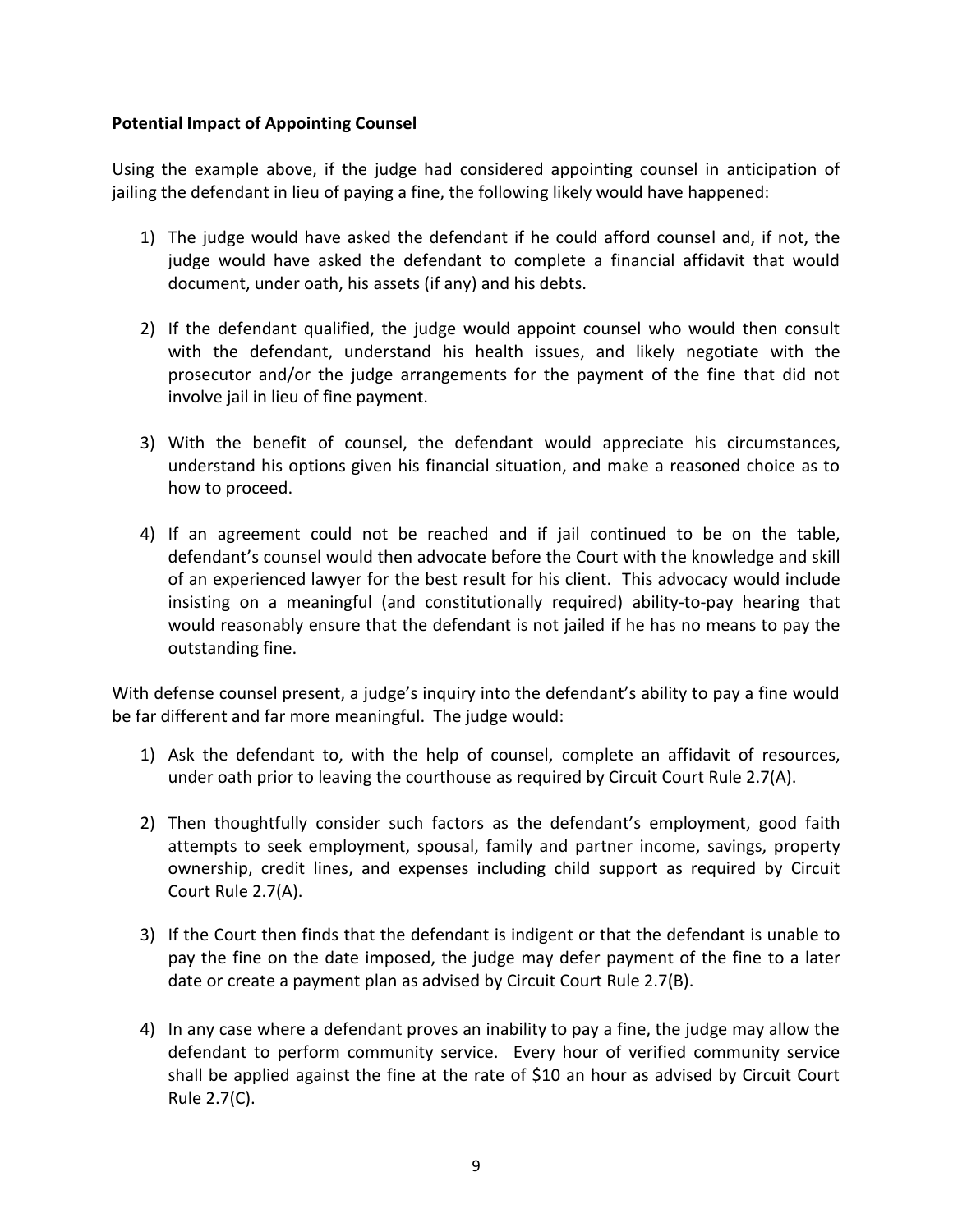In short, appointment of counsel is likely the most effective means to ensure that indigent defendants are afforded the process guaranteed by the Constitution. Ensuring that defendants are adequately represented in all court proceedings that could result in their imprisonment will help prevent the unlawful and counterproductive incarceration of the poor, and thereby save county correctional institutions the cost of housing non-violent offenders.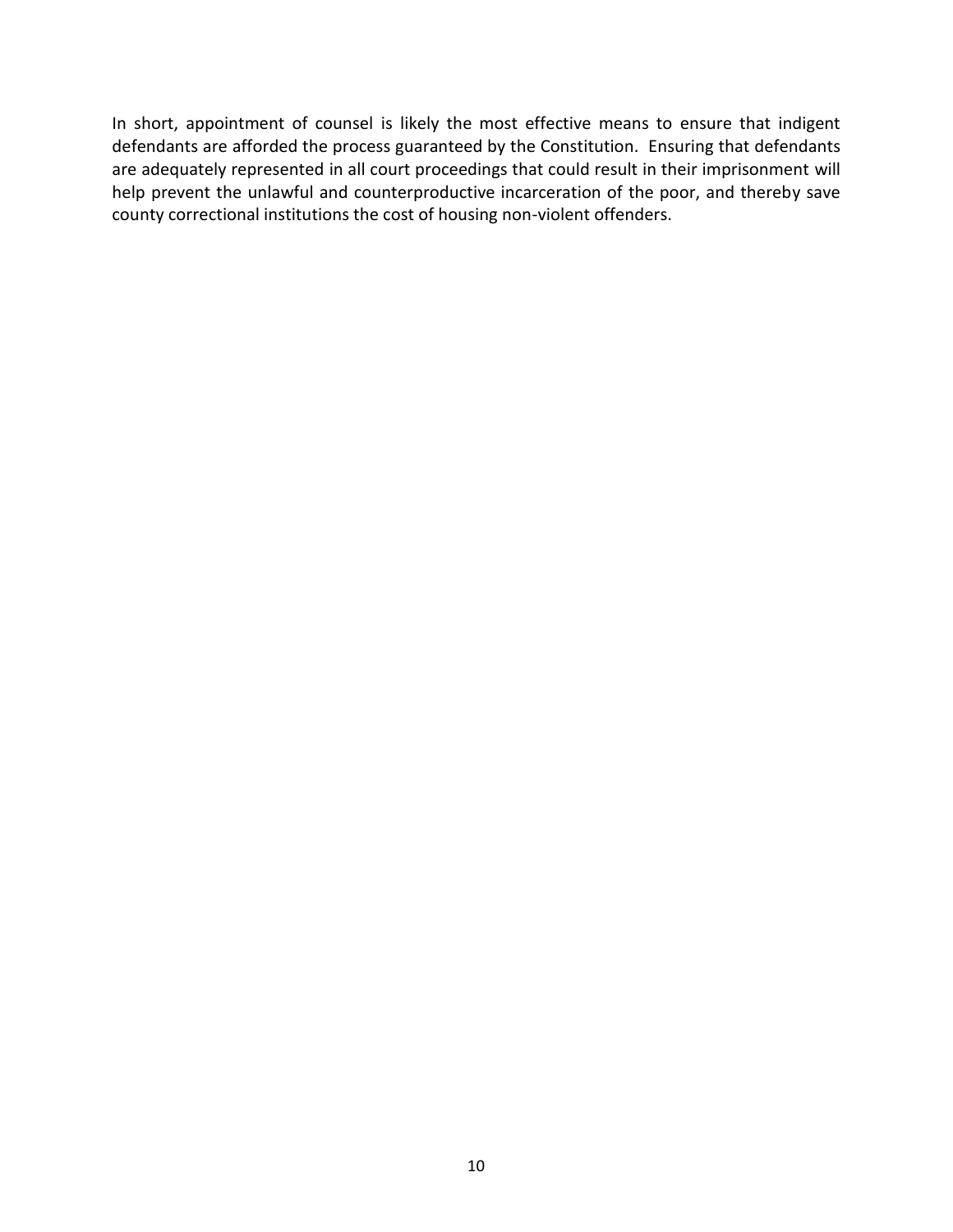## **Recommendations**

New Hampshire needs to end the systemic and unconstitutional practice of jailing Granite Staters who are too poor to pay a fine or fee. To accomplish this imperative, we recommend the following:

- 1. **In practice, judges should not be, when possible, fining individuals at sentencing if the individuals cannot pay the fine.** A reduction in the number of fines at sentencing would dramatically reduce (i) the number of subsequent ability-to-pay hearings conducted and (ii) the number of indigent defendants who are improperly jailed. We appreciate that in those cases involving mandatory fines, the options are more complex.
- 2. **In those circumstances when the possibility of incarceration remains on the table for an unpaid fine or fee, the court should appoint counsel for the defendant**. Appointed counsel—who were, in many cases, previously appointed in the underlying criminal case—can help advise the defendant and work towards a satisfactory resolution of the issue for all involved. Counsel would also ensure that (i) courts conduct meaningful ability-to-pay hearings, and (ii) defendants are adequately represented at those hearings. And meaningful ability-to-pay hearings conducted with the assistance of counsel would also dramatically reduce the number of instances where taxpayer dollars are wastefully spent jailing poor individuals who pose no danger to society. This would benefit everyone: the justice system, the jails, county taxpayers, and New Hampshire's poorest citizens.
- 3. **Codifying the recommendations above, the Circuit Court should adopt administrative rules to ensure that all courts properly determine whether a person can afford to pay his or her fines and that all defendants are properly represented in cases that could result in the deprivation of their liberty**. These rules should adopt procedures that focus on payment rather than punishment, which will also ensure that counsel is appointed and that ability-to-pay hearings are conducted only in exceptional cases. Specifically, we recommend to the New Hampshire Advisory Committee on Rules that New Hampshire Circuit Court Rule 2.7 be amended to include the following:
	- a. **Explicitly prohibit incarceration of an individual for non-willful failure to pay a fine or the non-willful failure to complete a community service obligation;**
	- b. **Explicitly require the Circuit Court to appoint counsel for inability-to-pay hearings in which incarceration is a possible outcome**;
	- c. **Explicitly articulate specific procedures that minimize judge and attorney resources when a person is unable to pay a fine**. The goal of such procedures is to minimize the number of cases that get to a point in which a counsel-assisted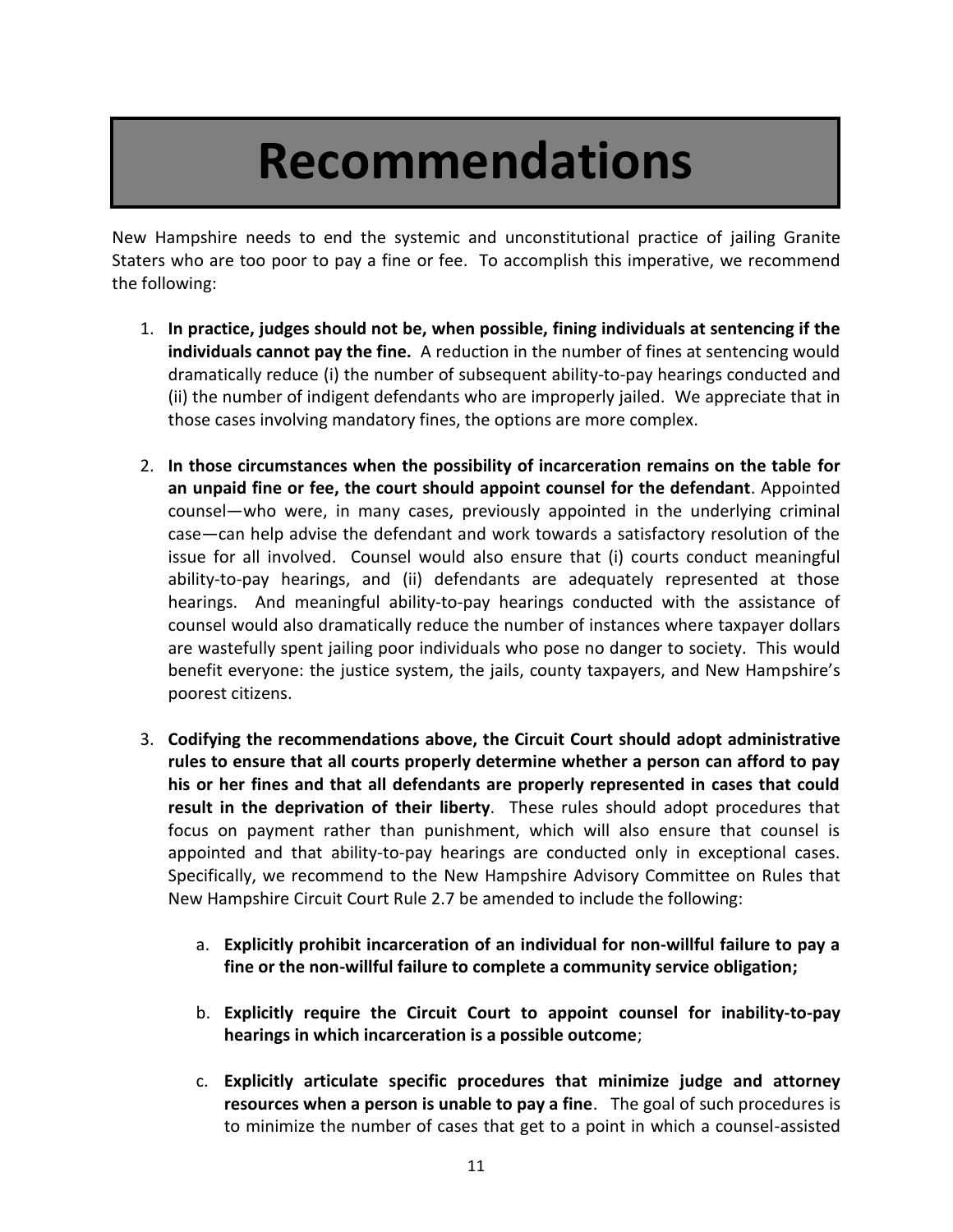hearing before a judge is necessary and in which jailing the defendant for willful non-payment is an issue.

#### **Examples of such procedures might include**:

- i. At sentencing:
	- 1. A defendant must file a new financial affidavit that will assist the Court in determining whether a fine should be imposed;
	- 2. The Court must make findings, based on the new financial affidavit, on whether any proposed fine can be paid and should be ordered;
	- 3. If a fine is to be ordered and cannot be paid immediately, the Clerk or the Court shall explicitly and in writing establish a payment schedule based on the financial affidavit.
- ii. After sentencing:
	- 1. If a defendant does not pay the fine or misses more than one payment pursuant to any payment schedule, the Clerk shall issue a Fine Payment Review Notice requiring the defendant's appearance;
	- 2. At this review, the defendant shall file a new financial affidavit;
	- 3. At the hearing, the Clerk or the Court should examine the circumstances for the nonpayment;
	- 4. The defendant is not entitled to counsel at this Fine Payment Review Hearing;
	- 5. Based on this review by the Clerk or the Court, either additional time may be provided for payment of the fine or the payment schedule may be modified. That modification shall be in writing.
- iii. If, after at least one such Fine Payment Review hearing and a subsequent expiration of any payment schedule, the defendant's fine remains unpaid:
	- 1. The Court may schedule a Failure to Pay/Incarceration Hearing;
	- 2. The Court must appoint counsel prior to the commencement of any such hearing;
	- 3. The defendant shall file a new financial affidavit before the commencement of the hearing;
	- 4. At that hearing, the Court shall determine whether the defendant has willfully failed to pay the fine imposed at sentencing;
	- 5. At the termination of the hearing, the Court may:
		- a. dismiss the obligation to pay the reminder of the fine;
		- b. order the payment of a reduced fine;
		- c. amend the repayment schedule; or
		- d. incarcerate the defendant at the statutory rate (currently \$50/day) based on the total remaining amount of the fine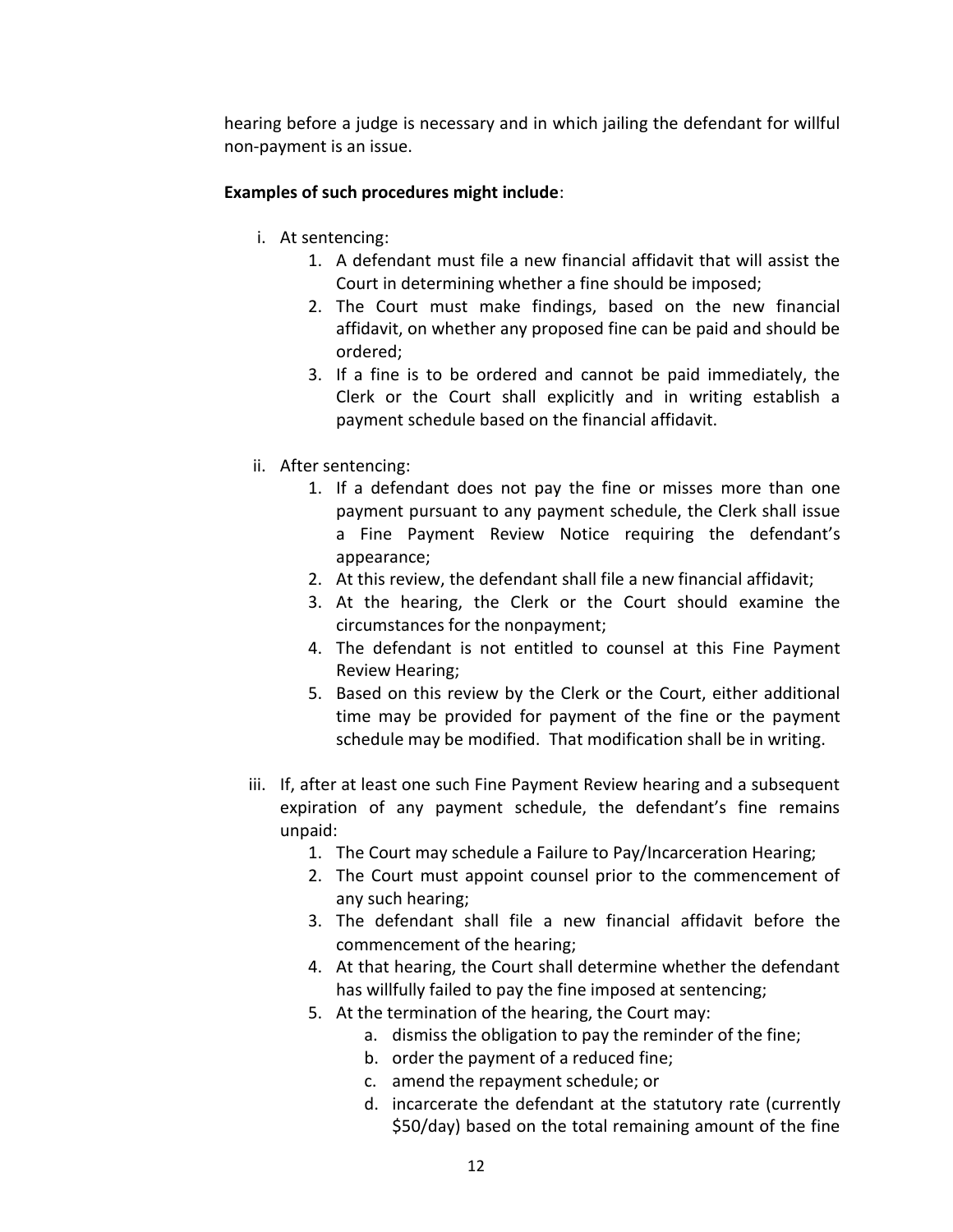if the Court concludes the defendant has willfully failed to pay the remaining fine. In doing so, the Court shall make explicit, written findings as to the basis for any conclusion of willful non-payment.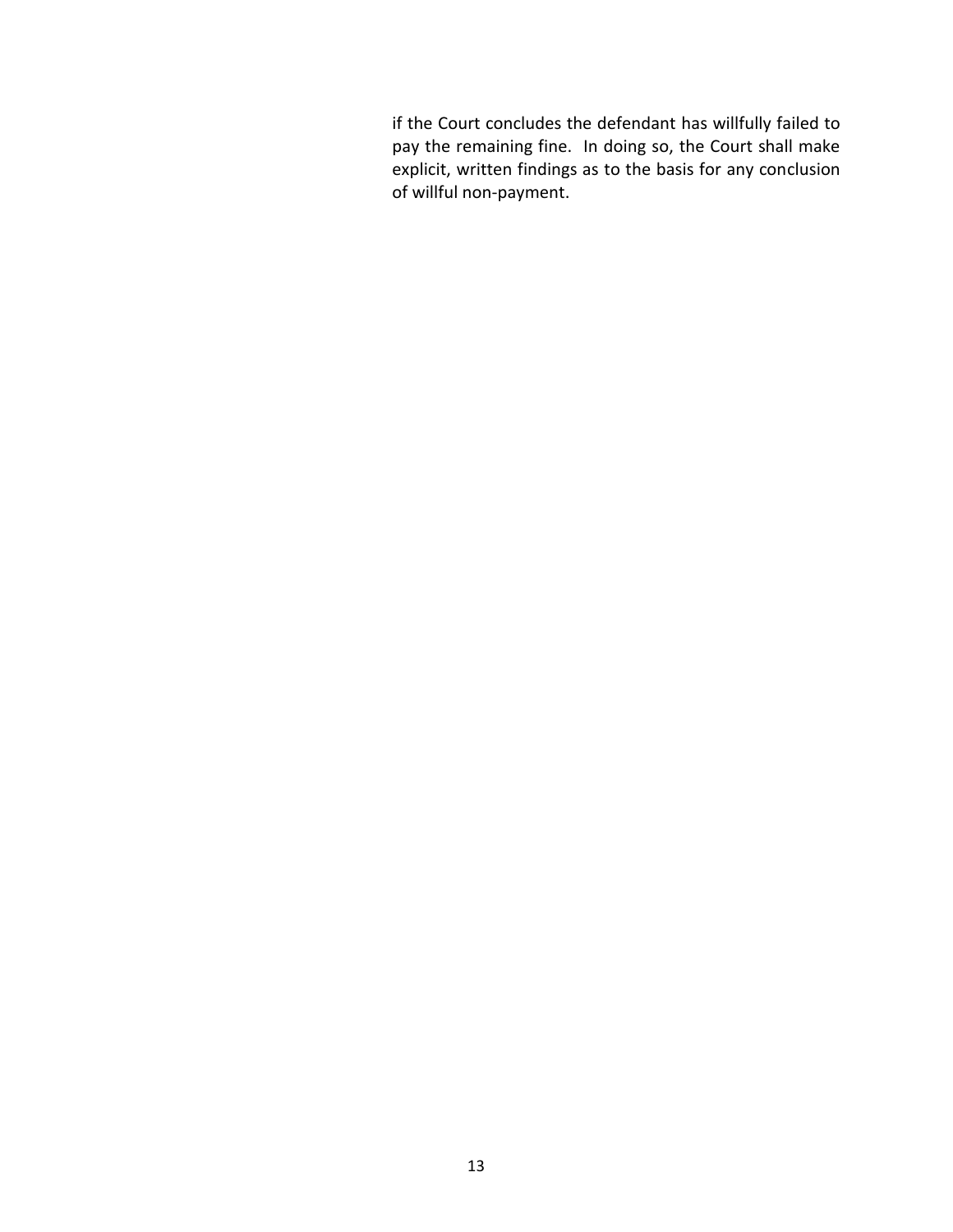## **Personal Stories**

### Alejandra Corro

Alejandra Corro is a 22-year-old poor, single mother of two children, ages two and three. In the summer of 2013, Alejandra was charged with theft for taking assorted infant clothing totaling \$645 from Sears. Though it was wrong, the items were taken for Alejandra's children. This crime constituted a misdemeanor. Alejandra was deemed indigent, and a New Hampshire Public Defender represented Alejandra in the criminal case.

Alejandra pled guilty to a reduced violation-level offence and was sentenced to a fine of \$1,000, with \$500 of the fine suspended on the condition that she not commit any new crimes for one year. Additionally, there was a \$120 penalty assessment, bringing Alejandra's total fine to \$620. The Court authorized her to pay this fine through 62 hours of community service by early March 2014.

In January 2014, Alejandra's apartment was burned in a fire and was rendered uninhabitable. During the fire, Alejandra and her children were trapped on the second floor and had to be rescued by the fire department through the second floor window. As a result of the fire, Alejandra and her children had to move in with Alejandra's mother.



In early March 2014, Alejandra returned to the Nashua Circuit Court for a review hearing. She, with the assistance of her previously appointed public defender, reported to the court that she had only completed 20 of the 62 required hours. She explained she was not able to complete the remaining 42 hours after her family was displaced by the fire and forced to move. With the assistance of her previously appointed public defender, she also informed the Circuit Court that she did not have the money to pay the remaining \$420 of her fine because she is poor.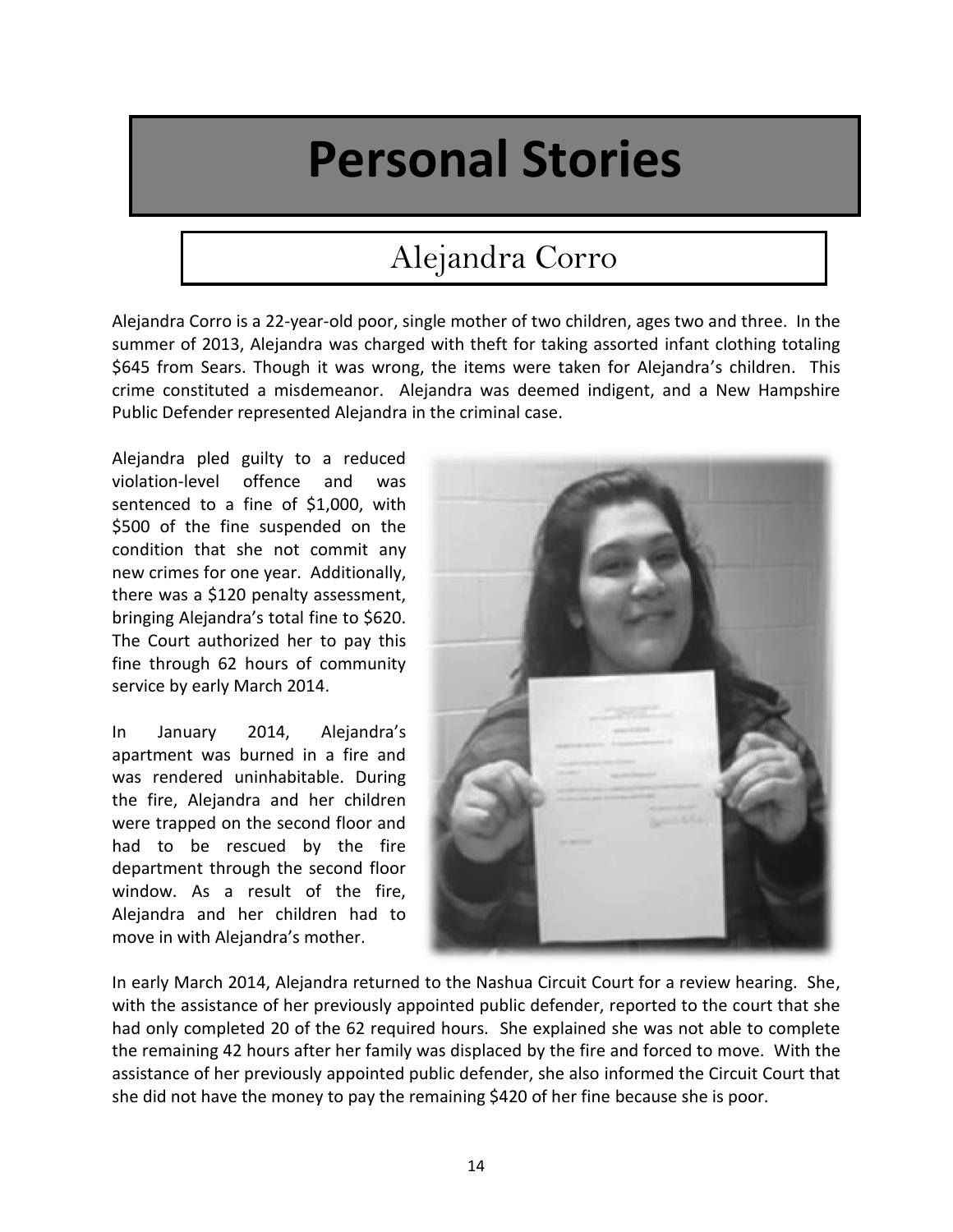Alejandra had every intention of completing her community service. She asked the court to review her ability to pay due to her circumstances. She just needed more time. Her previously appointed public defender also asked the Circuit Court that he be appointed as counsel to address Alejandra's ability to pay the fine, as his previous appointment as counsel terminated after she was sentenced for the theft conviction.

The Circuit Court denied Alejandra's request for an ability-to-pay hearing as well as her prior attorney's request to represent her in such a hearing. The Court ruled that the remaining \$420 was due that day and, if that amount could not be paid, Alejandra would be confined to Valley Street Jail in Manchester for 9 days, which would serve off the fine at the statutory rate of \$50 per day.

Having no means to pay this fine, Alejandra immediately turned herself in to serve her 9-day sentence at Valley Street Jail despite both her poverty and family obligations.

Through the diligent work of the public defender and the ACLU-NH, an emergency petition was filed with the Superior Court the next day seeking Alejandra's immediate release from jail. The petition argued that the Circuit Court's decision to jail Alejandra was unconstitutional because she was not willfully failing to pay her fine given her circumstances. The Superior Court granted this petition and released Alejandra after she spent one night in jail away from her two infant children.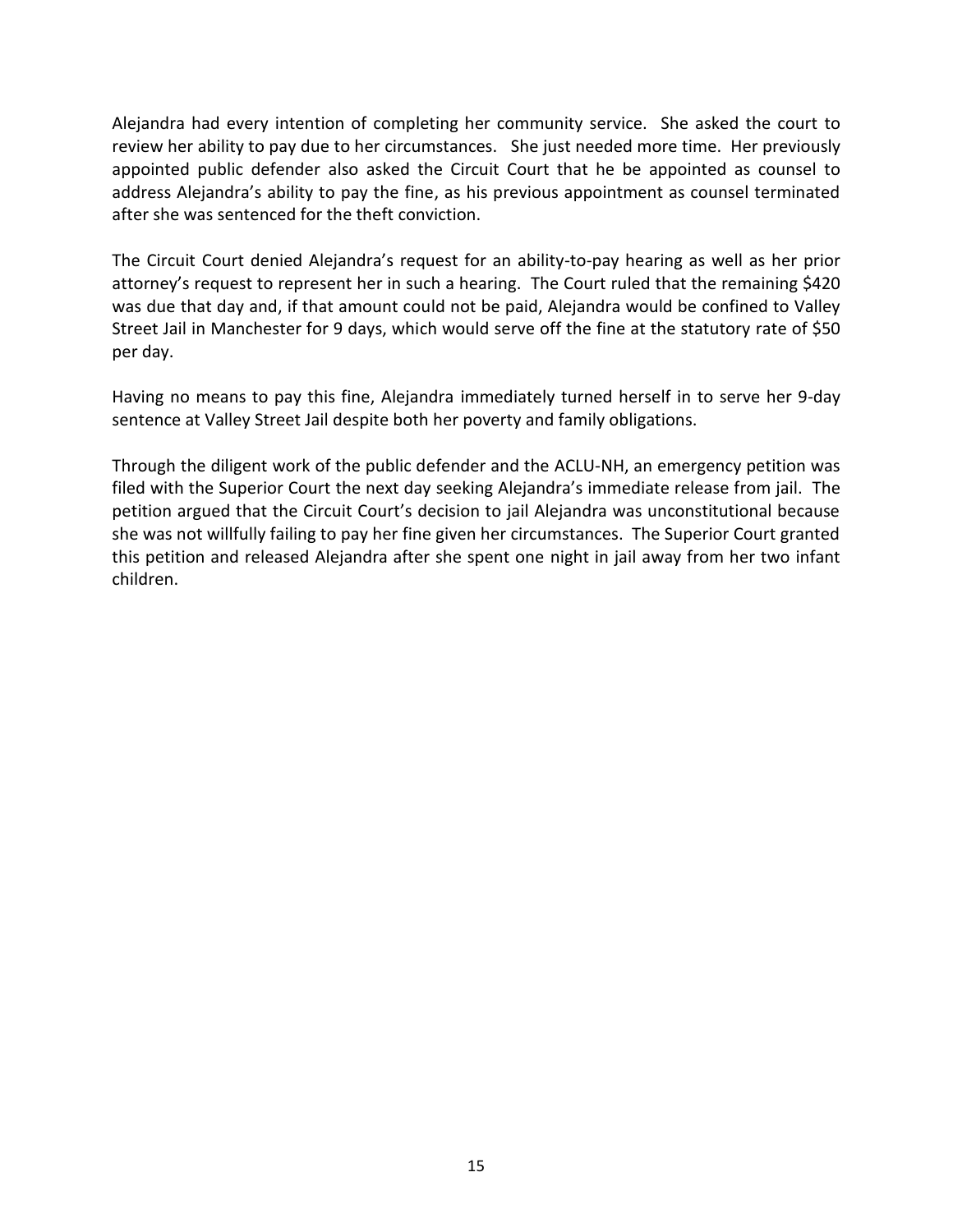### Richard Vaughan

In March 2014, 25-year-old Richard Vaughan pled guilty to a class B misdemeanor charge of driving under the influence. He was represented in the case by a public defender due to his indigency. As part of his sentence, Richard was fined a total of \$955. He accepted responsibility for his crime and tried to move on with his life.

Shortly thereafter, Richard was able to make a payment bringing this fine down to \$895. However, in May 2014, Richard lost his housing in Littleton, forcing him to move in with his mother a few towns away. Richard's conviction also resulted in a loss of license for 12 months. Therefore, after his move to his mother's home, he was unable to drive to his job at a Subway restaurant in Littleton and was forced to quit.

Given his new unemployed status, Richard submitted a payment plan to the Court requesting that he be allowed to pay \$25 per month towards the fine. Richard continued to search for a job but was unsuccessful, causing him to fall behind on his payments. A fine repayment hearing was scheduled for July 2014 before the Littleton Circuit Court.

At this July 2014 hearing, Richard was unrepresented by counsel and explained to the Court that he had not made any additional payments and that he was unable to do so because he had no money and was unemployed. Richard stated he would be able to make his payments once he secured employment and mapped out his job search for the Court. He explained that he was submitting two to three applications per day and had an interview at Pizza Hut the following week.

The Circuit Court suggested to Richard that there was "another way" to take care of his fine—meaning spending time in jail for a credit of \$50 per day towards the fine. Since Richard was unable to pay off the remaining fine, the Court ordered him to serve it off by spending 18 days in jail at the taxpayers' expense.



The ACLU-NH filed a petition in the Grafton County Superior Court arguing that the Circuit Court neither held a meaningful hearing on Richard's ability to pay nor made findings that Richard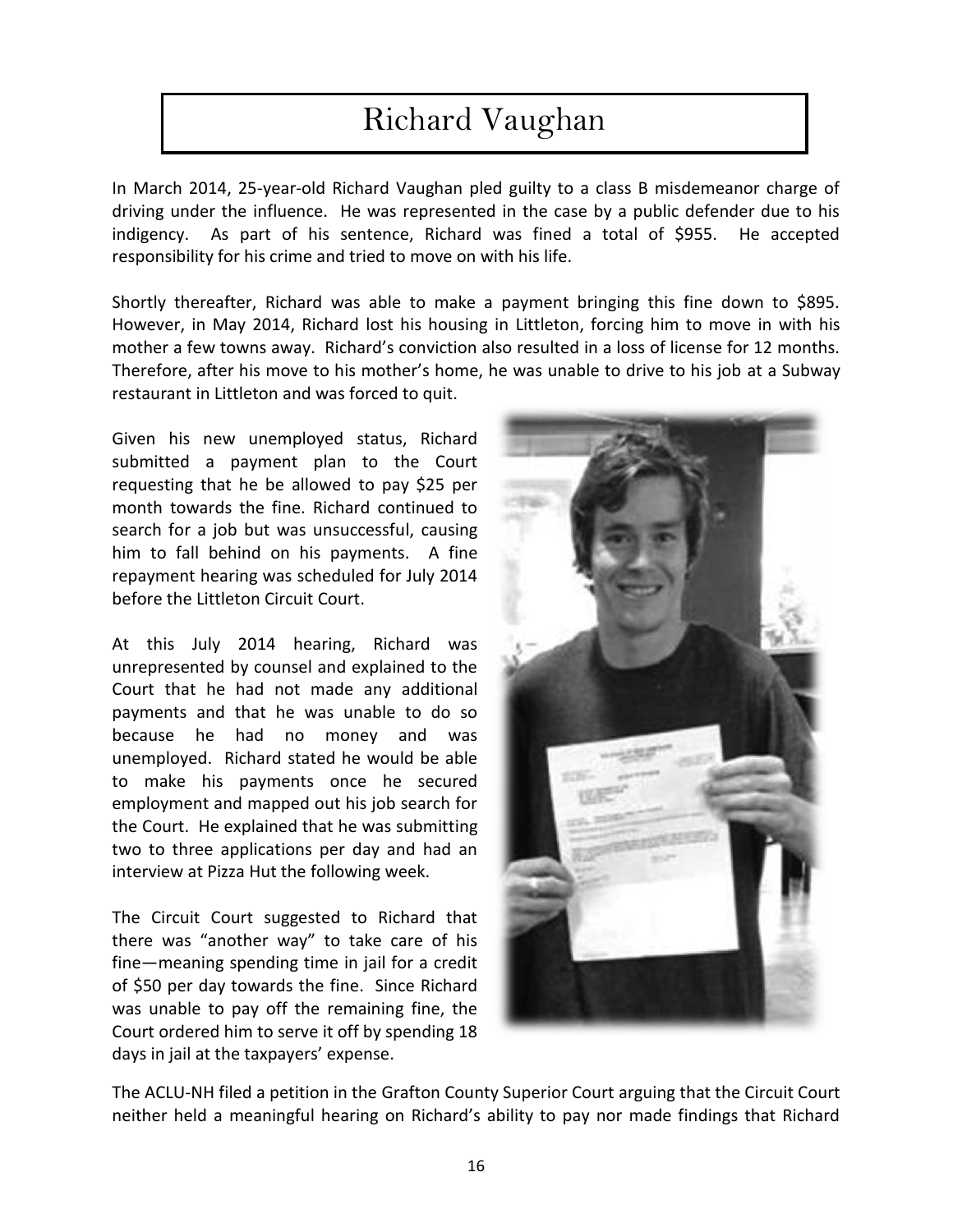was willfully refusing to repay the fine, as are constitutionally required. The Superior Court agreed and ordered that Richard be released from jail and credited for the 7 days he had already served at the statutory rate of \$50 per day.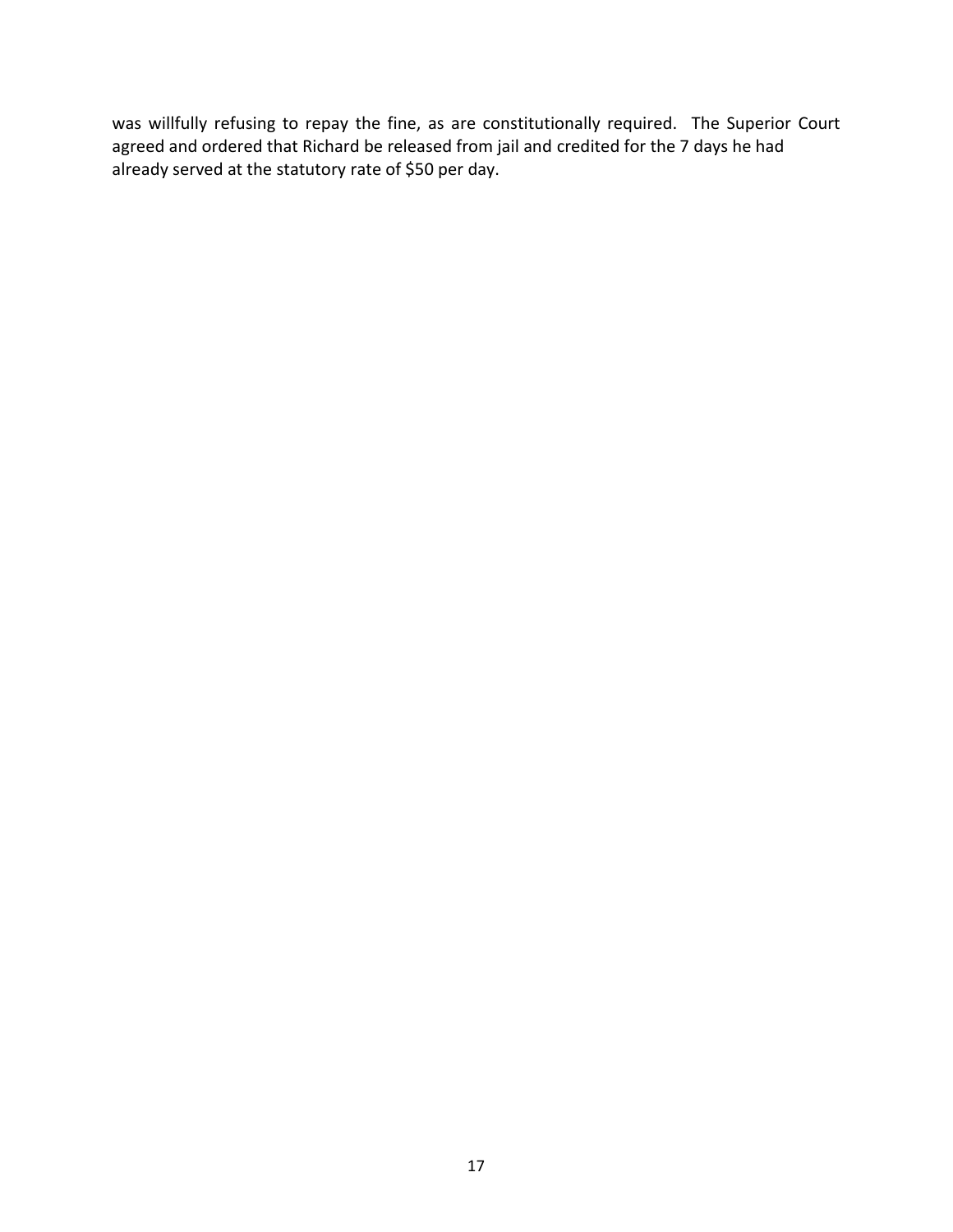### Dennis Suprenant

In October 2012, Dennis Suprenant was charged with misdemeanor conduct after a vehicle accident. Because he was indigent, he was afforded a public defender to represent him in connection with this charge.

In December 2012—while his case was pending—the Office of Cost Containment ("OCC") began sending Dennis notices regarding repayment of his public defender attorney's fees in connection with his October 2012 charge. (In New Hampshire, the poor are billed for public defender services.) Dennis was homeless at the time. From approximately May 2013 to September 2013, Dennis successfully completed a drug rehabilitation program. A review hearing on the outstanding \$302.50 in OCC fees was scheduled for February of 2014.

Dennis and his public defender attended this review hearing in Nashua Circuit Court in February 2014. At the hearing, the judge orally ordered Dennis to pay the \$302.50 in its entirety by the end of the day or else go to jail. Dennis was not allowed to leave the courthouse until this fee was paid. Dennis's public defender explained to the Court that this order would cause Dennis to lose a job he had only had for two weeks. The attorney noted that Dennis was going to receive his first paycheck in two days.

Additionally, Dennis was unable to pay the entirety of the fine by the end of the day, as he had only \$90 to his name. Since the time Dennis entered drug treatment, he had graduated from the drug rehabilitation program, obtained his GED, and secured a job. The public defender urged the court to reconsider jailing Dennis, as jail would jeopardize his new job and cause a huge setback as he was beginning to get his life on track. As the lawyer explained, "he'll go right back to where he was before."

Later that afternoon, the Judge amended his order and required Dennis to pay immediately all the money he had in his possession (\$90) and to pay the remaining balance—\$212—in less than two days. The Circuit Court ordered that if the remaining \$212 was not paid by that time "for any reason, he [Dennis] shall be, immediately, transported to the HCHOC [Hillsborough County House of Correction/Valley Street Jail] to be held until the amount is paid in full."

The New Hampshire Public Defender contacted the ACLU-NH about the case, and the ACLU-NH filed an emergency petition with the New Hampshire Supreme Court arguing that the Circuit Court's order requiring Dennis to pay or be jailed was unconstitutional due to his inability to pay the fee. The New Hampshire Supreme Court stayed the Circuit Court's order, and Dennis was no longer under the obligation to pay or be jailed.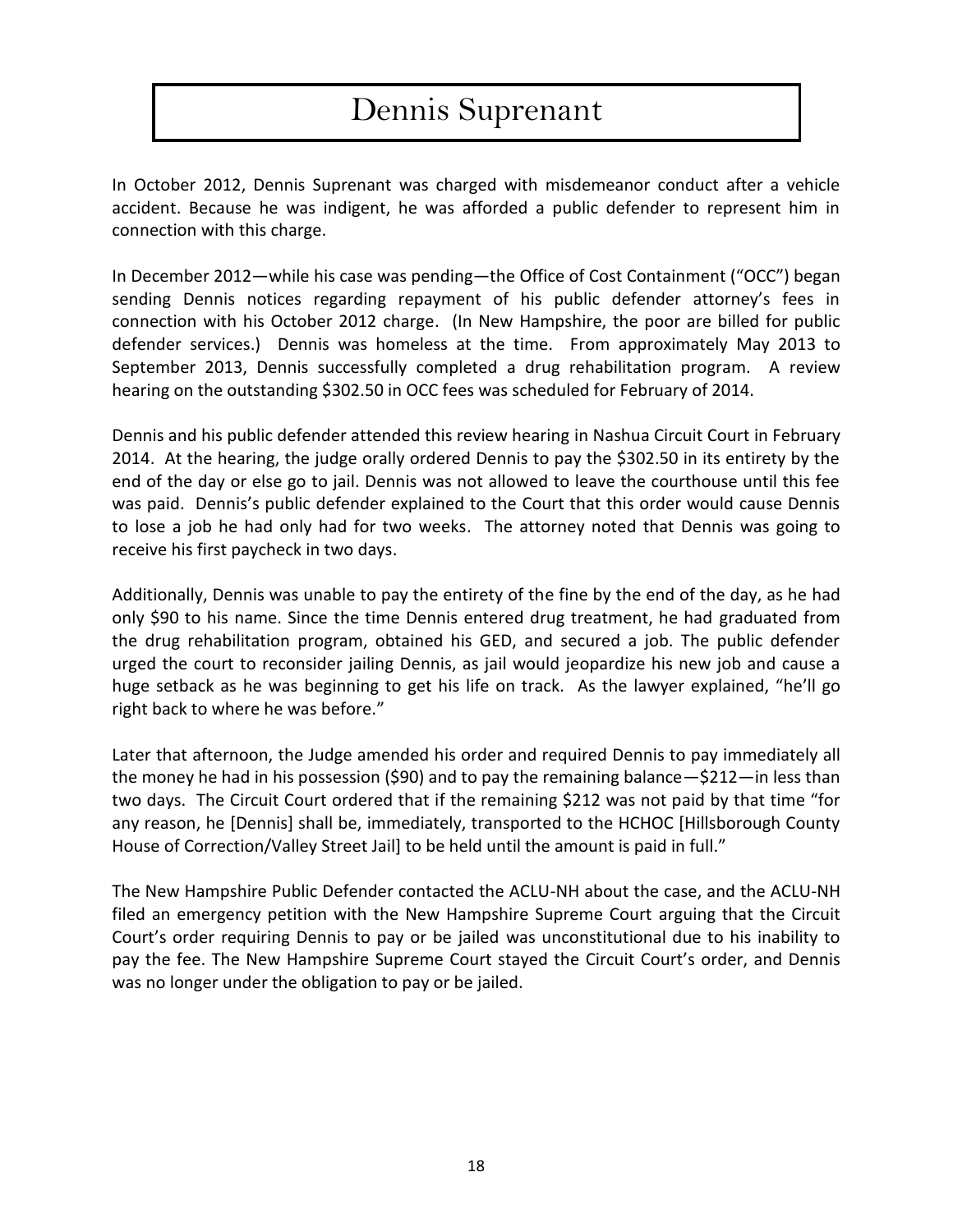# **Acknowledgments**

The ACLU-NH is solely responsible for the contents of this report. The research and writing of this report was conducted by ACLU-NH Legal Director Gilles Bissonnette, Professor Albert E. Scherr of the University of New Hampshire School of Law and Chairman of the ACLU-NH Board, and ACLU-NH Executive Director Devon Chaffee.

The ACLU-NH is grateful for the assistance of the county jail superintendents in the New Hampshire counties who generously spent time and energy collecting data on inmates serving in their jails. Without their support and effort, this report would not have been possible.

This report also benefited from the considerable time and energy of Kimberly Shaughnessy, who authored initial drafts of this report as a legal intern for the ACLU-NH during the fall of 2014 and as part of an independent study during the spring of 2015 while she attended the University of New Hampshire School of Law. ACLU-NH legal interns Chad Wellins, Stephanie Ramirez, Elizabeth Velez, and Tish Liggett also provided valuable assistance.

We are particularly indebted to William Stine, an associate professor of psychology at the University of New Hampshire, who assisted the ACLU-NH in engaging in statistical sampling and formulating accurate conclusions based on appropriate sampling models.

The thoughtful insight of attorneys David Vicinanzo and Anthony Galdieri at Nixon Peabody LLP was also helpful in completing this report.

Finally, we would like to thank the New Hampshire Association of Criminal Defense Lawyers, New Hampshire Legal Assistance, the New Hampshire Public Defender Program, Senator Dan Feltes, Gary Apfel, Esq., Behzad Mirhashem, Esq., and Karen Anderson, Esq. for their thoughtful comments and suggestions.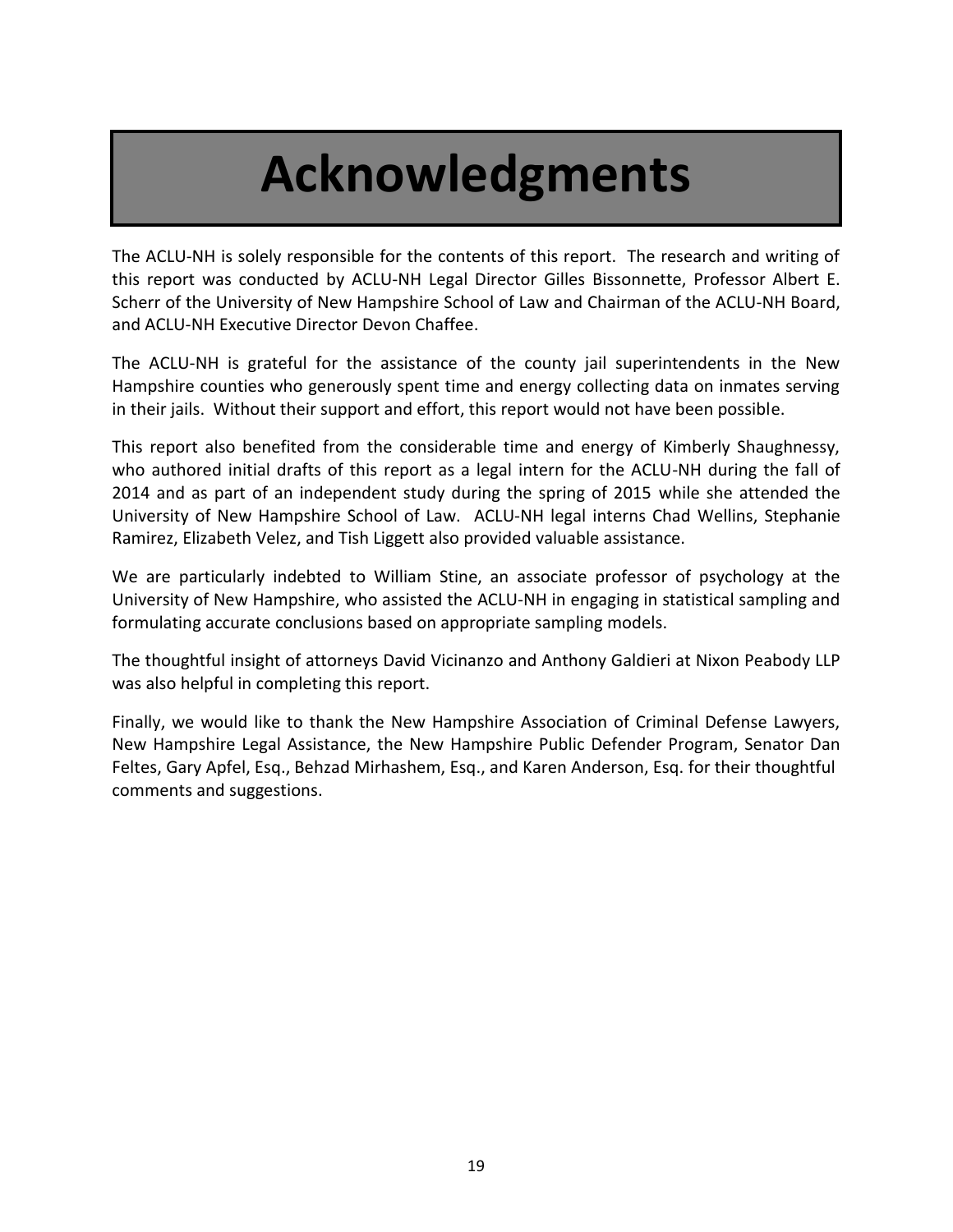#### Endnotes

 $\overline{\phantom{a}}$ 

<sup>3</sup> U.S. Census Bureau, http://quickfacts.census.gov/ qfd/states/33000.html<br><sup>4</sup> Sandars Bob "NU"

Sanders, Bob, "NH's income inequality fastestgrowing in U.S.," *New Hampshire Business Review*, July 23, 2015 at: http://www.nhbr.com/July-24- 2015/NHs-income-inequality-fastest-growing-in-US/. 5 *See Williams v. Illinois*, 399 U.S. 235, 241-44 (1970)

(holding that a state may not under the Equal Protection Clause subject a certain class of convicted Petitioners to a period of imprisonment beyond the statutory maximum solely by reason of their indigency); *Tate v. Short*, 401 U.S. 395 (1971) (holding that United States Constitution prohibits states from imposing a fine as a sentence and then automatically converting the fine into a jail term solely because the Petitioner is indigent); *State v. Morrill*, 123 N.H. 707, 711 (1983) (noting that "[t]he Petitioner acknowledges that he could not be imprisoned if his indigency rendered him unable to pay the fine imposed").

<sup>6</sup> *Williams*, 399 U.S. at 241, 244.

7 *See Bearden v. Georgia*, 461 U.S. 660, 672 (1983) (holding that, if a probationer has *willfully* refused to pay the fine or restitution when he has the resources to pay or has failed to make sufficient bona fide efforts to seek employment or borrow money to pay, the State is justified in using imprisonment as a sanction to enforce collection); *see also State v. Fowlie*, 138 N.H. 234 (1994) (citing *Bearden*, and holding that the trial court erred when it based its decision to impose a criminal sentence on a presumption of ability to pay restitution at the time of the original sentence, rather than on Petitioner's actual ability to pay at any time during the existence of the order to pay).

8 *See* RSA 618:10 ("Whenever a person under conviction for a criminal offense and confined in a county correctional facility is unable to pay the fine, the superior court, upon petition of the prisoner or the superintendent and satisfactory proof of such inability, may order the prisoner to be discharged upon such terms as they may think proper.").

9 N.H. Circuit Court R. 2.7(d) ("Conduct which amounts to willful failure to pay any fine or perform community service as ordered, may be punishable as

contempt of court or through the provisions of RSA 618:9.").

 $\overline{\phantom{a}}$ 

<sup>10</sup> *See* RSA 618:8 (noting \$50 per day rate); RSA 618:9.

11 *Stapleford v. Perrin*, 122 N.H. 1083, 1088 (1982) ("[A] significant liberty interest exists which is worthy of due process protection … when some condition set by the court has not been met and incarceration is the proposed remedy."; noting that, under this circumstance, one of the procedures that must be followed is "representation by counsel, to be appointed by the court if the Petitioner is indigent"); *see also State v. Furgal,* 161 N.H. 206, 218 (2010) ("Because this issue was not sufficiently briefed, we do not decide the specific procedural protections required at a bail hearing … other than to say that at a minimum the defendant has a right to counsel at such a hearing.").

 $12$  Each transcript costs anywhere from \$15-\$30 depending on the length, with some costing considerably more.

 $13$  We selected our random sample by placing the 289 cases on a list sorted county by county. We renumbered the 289 using randomizer software and then selected every 20th case. If there was an issue with the selected case, the case immediately below the rejected one was selected. A case was typically rejected because there was not enough information provided by either the county house of correction or the Court to determine whether the individual in the case was indeed should be part of the sample.

By this method we replaced 7 data-flawed cases with 7 interpretable cases. Once we selected the sample of 39 cases (including the 7 data-flawed cases), we purchased the court transcripts of the hearing that resulted in the person's incarceration in each of those cases.

 $14$  An interval of this size will include the true value in 95% of random samples of 39 cases chosen from the population of 289 cases. Wilson, (1927). *JASA*, *22*, 209. Agresti & Coull (1998). *Am. Stat., 52*, 119.

<sup>15</sup> The total data set came from 9 of New Hampshire's 10 counties. In the 39 cases we randomly sampled from this data set, 20 were in Groups #1 & #2—the groups where unconstitutional practices were the most apparent. These 20 cases were spread out among 8 New Hampshire counties, and led to our extrapolated estimate of 148 problematic cases from the total data set. That said, likely all 9 out of 10 counties from whom we obtained data would be included, but the random

<sup>1</sup> *See* "Debtors' Prisons and the Law" section below for further analysis.

<sup>2</sup> *See* "Analysis and Recommendations" section below for further analysis.